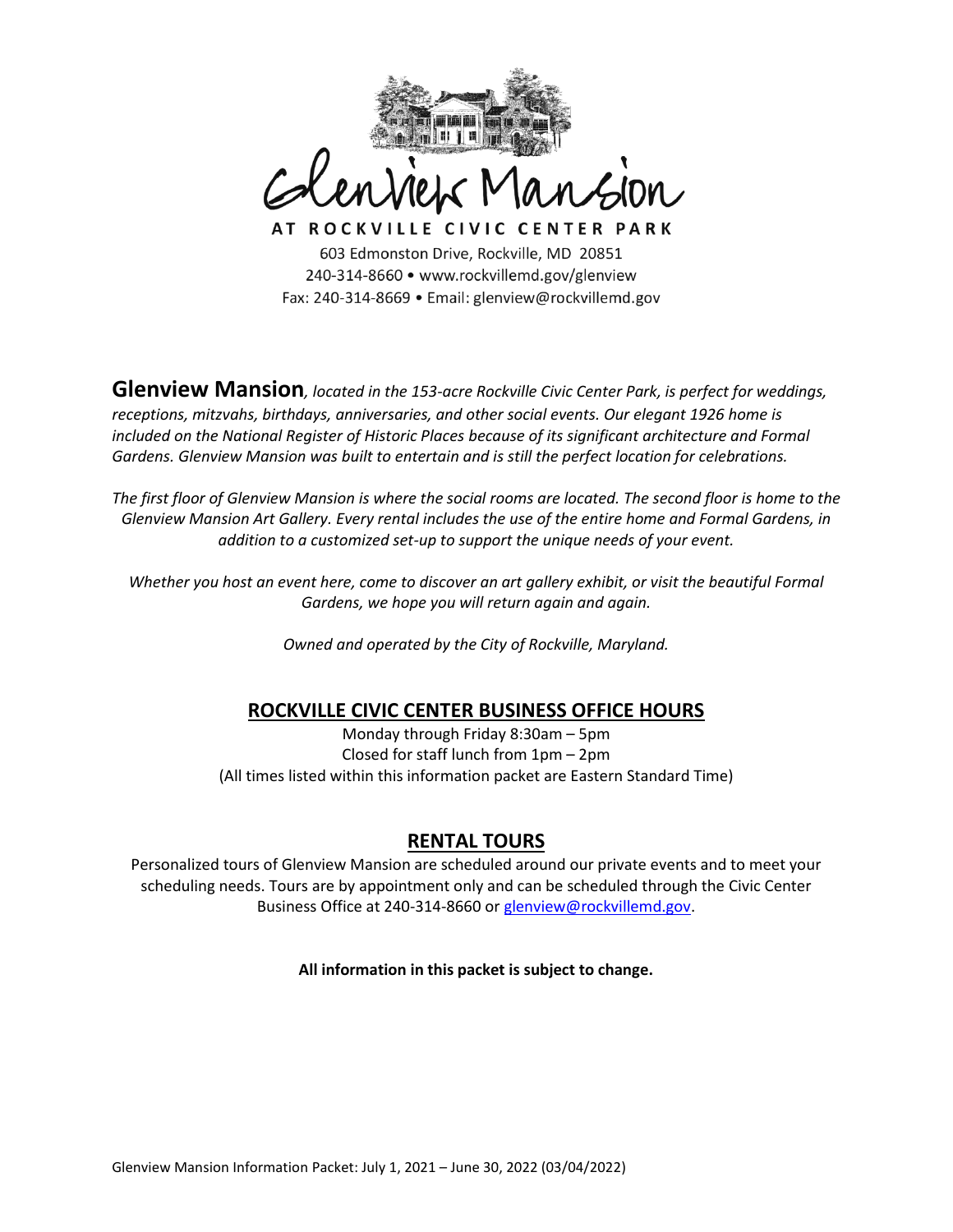# **COVID-19 HEALTH AND SAFETY**

City properties and staff function under current [Montgomery County](https://www.montgomerycountymd.gov/covid19/index.html) and [City](https://www.rockvillemd.gov/2315/COVID-19-Closures-and-Cancellations) COVID-19-related executive orders, health officer directives, and regulations. All COVID-19 mandates are subject to change at any time.

• Help keep everyone safe. Do not come to any City of Rockville property if you are sick with any COVID-19 or cold/flu-like symptoms, are otherwise instructed to remain at home, or came into contact or share a home with anyone who tested positive for COVID-19 or is exhibiting COVID-19 or cold/flu-like symptoms.

### **WEDDING AND SOCIAL EVENT RENTAL RATES: Valid July 1, 2021 to June 30, 2022** i

( ) = Rental rate for each additional hour – one hour minimum required.

| <b>MONDAY - THURSDAY</b>   | 8-hour rental      | 10-hour rental*  | 6-hour rental      |
|----------------------------|--------------------|------------------|--------------------|
| Rockville                  | \$2,500 (\$312.50) | $$3,125$ (\$320) | \$1,875 (\$312.50) |
| Non-Rockville              | \$2,900 (\$362.50) | \$3,625 (\$360)  | \$2,175 (\$362.50) |
| <b>FRIDAY &amp; SUNDAY</b> | 8-hour rental      | 10-hour rental*  |                    |
| Rockville                  | \$3,500 (\$437.50) | \$4,375 (\$430)  |                    |
| Non-Rockville              | \$3,900 (\$487.50) | \$4,875 (\$480)  |                    |
| SATURDAY                   | 8-hour rental      | 10-hour rental*  |                    |
| Rockville                  | \$4,200 (\$525)    | \$5,250 (\$520)  |                    |
| Non-Rockville              | \$4,900 (\$612.50) | $$6,125$ (\$610) |                    |

**OFF-SEASON DISCOUNT:** January, February and March wedding and social events receive 30% off the rental rates listed above.

**\*TENTING AND/OR STRUCTURES** at your event requires a 10-hour rental (please see Tenting and Structure Policy section)

## **NON-PROFIT SOCIAL EVENT RENTAL RATES: Valid July 1, 2021 to June 30, 2022**

Special rates are available for non-profit organizations hosting social events that directly benefit the organization. A \$500 refundable security deposit is required, and the entire contract balance is due at contract initialing and signing. No discounts apply for the non-profit rates.

 $( )$  = Rental rate for each additional hour – one hour minimum required.

| MONDAY - FRIDAY   | 8-hour rental | \$1,700 (\$212.50) |
|-------------------|---------------|--------------------|
| SATURDAY – SUNDAY | 8-hour rental | \$2,300 (\$287.50) |

**HOLIDAY SURCHARGE:** There is a \$1,000 surcharge added to any rental rate at the Glenview Mansion and Cottage on a holiday, regardless of the number of hours contracted. Holidays are Martin Luther King Day, Presidents Day, Memorial Day, Juneteenth Day, Independence Day, Labor Day, Veterans Day, Thanksgiving Day, Christmas Eve, Christmas Day, New Year's Eve, and New Year's Day. Rentals on Thanksgiving Day, Christmas Eve, Christmas Day, and New Year's Day depend upon staff availability.

## **DOWN PAYMENT**: 50% of rental rate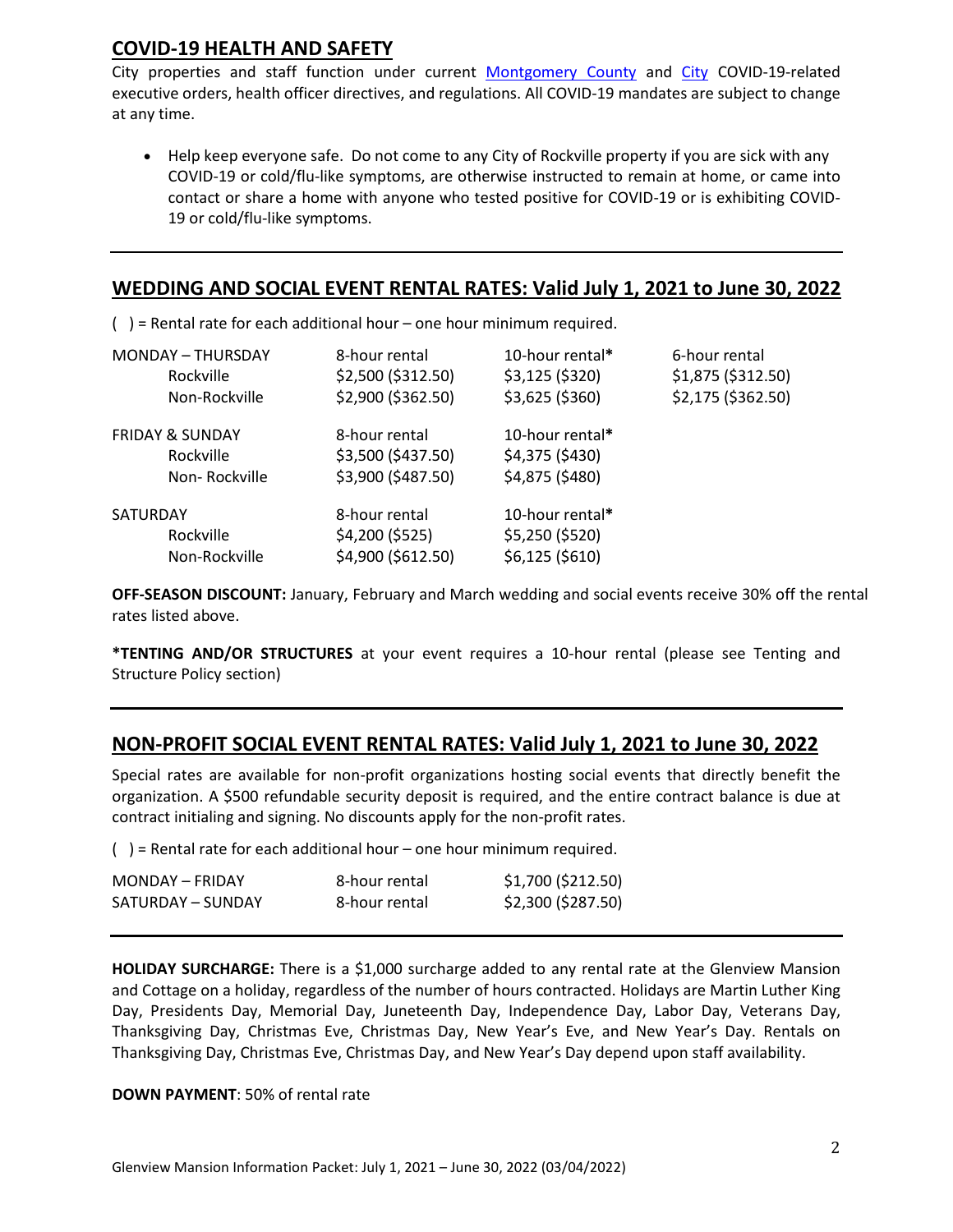**SECURITY DEPOSIT**: \$750

**GARDEN CEREMONY SET-UP**: \$800

**INDOOR WEDDING CEREMONY SET-UP**: Complimentary

**RED WINE & PURPLE/RED BEVERAGE FEE**: \$500

**EVENT TABLES**: Complimentary

**CUSHIONED NAVY BLUE BANQUET CHAIRS WITH SILVER FRAME:** Complimentary

**CHAMPAGNE CHIAVARI WOOD CHAIRS WITH IVORY HARD CUSHION**: \$7.00 per chair

**CHAMPAGNE CHIAVARI WOOD BAR STOOLS WITH BACK AND IVORY HARD CUSHION**: \$9.00 per bar stool

**THE GET READY PACKAGE**: \$250 per hour (minimum of one hour)

**THE VENDOR PACKAGE**: \$375 per hour (minimum of one hour)

**COTTAGE RATES**: For \$250 total, the Glenview Mansion Cottage can be rented during your contracted time when you book a 6-hour minimum social event at Glenview Mansion. For 10-hour rentals, the Cottage is complimentary during the hours of your contracted rental times.

## **ROCKVILLE RESIDENCY**

Rockville resident rental rates apply to those owning property or living within the corporate tax district of the City of Rockville. The contract must be in the name of the Rockville resident(s). Proof of residency is required at contracting and includes driver's license, lease agreement, deed to house, utility bill, and homeowner or renter's insurance. Rockville resident rental rate is only available at the time of booking.

## **TO RENT WITH US**

All rental contract holders must:

- Be at least 18 years old of age
- Have a valid form of ID
- Ensure the name on the valid form of ID matches the name(s) on the contract

The contract and/or addendum holder is the main point of contact during the contracted rental period and is the only person who can make changes to an existing contract and/or addendum. With a request made in writing, the contract holder may grant City of Rockville staff permission to discuss by telephone or e-mail the contract, addendum, or rental details with individuals who are affiliated with the rental (i.e. event coordinator, caterer, etc.). Please send all requests to [glenview@rockvillemd.gov.](mailto:glenview@rockvillemd.gov)

## **MAXIMUM CAPACITIES**

The maximum capacity for Glenview Mansion and its grounds is 225 people, which means up to 200 guests and 25 support staff/vendors. The maximum capacity for the Cottage is 24 people.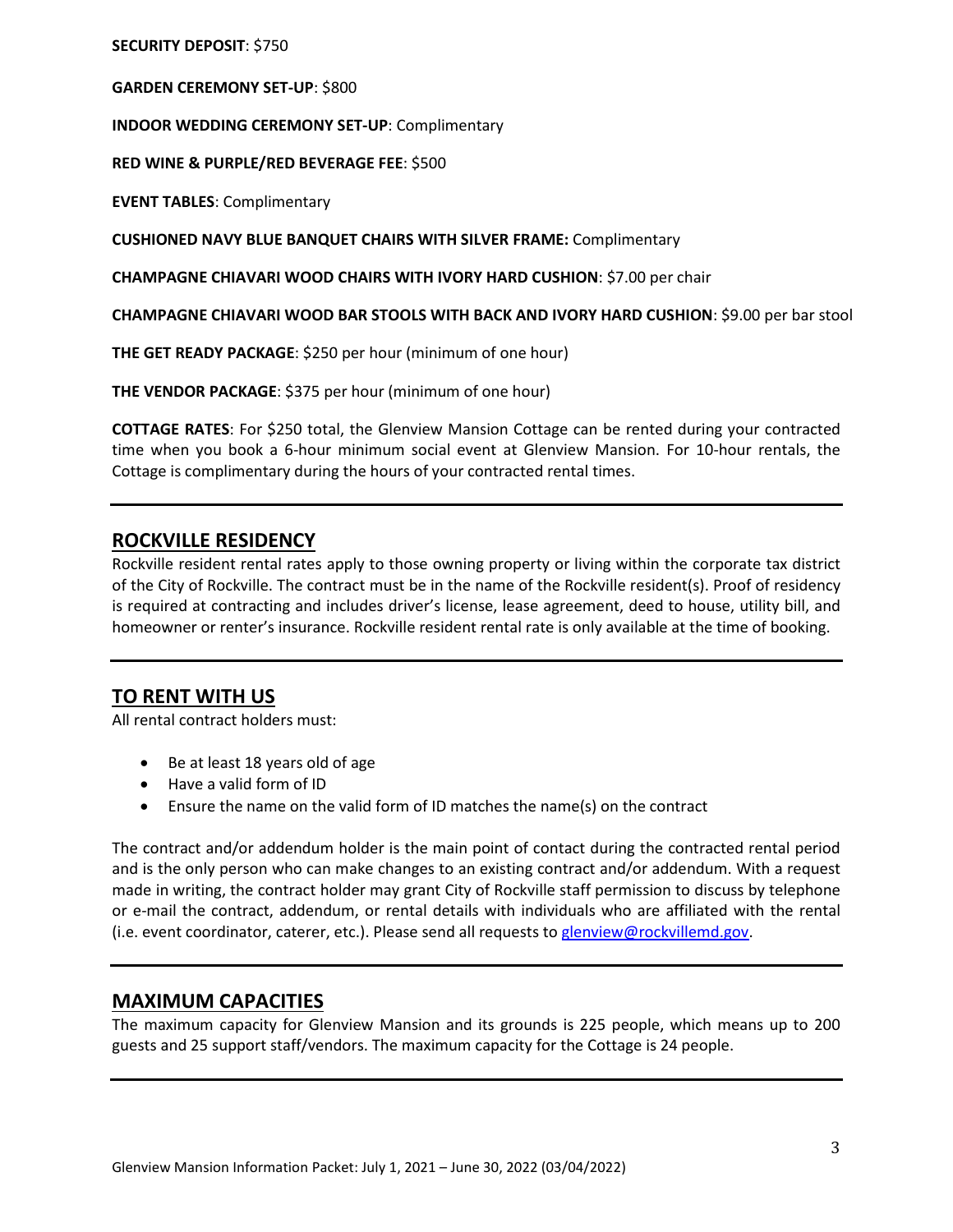# **HOLD POLICY**

Contracting an available date at Glenview Mansion is on a first-come, first-served basis. An available date may be put on hold for five (5) calendar days. Failure to initial and sign a contract and present the down payment before the close of business on the fifth day will result in the date becoming available to the public effective immediately.

# **ACCEPTABLE FORMS OF PAYMENT**

Acceptable forms of payment include MasterCard, Visa, cash, money order or personal check payable to "City of Rockville." We do not accept Discover or American Express. If a check is returned to the City of Rockville, a \$35 fee will apply.

## **CONTRACTS & ADDENDUMS**

All contracts include the entire use of Glenview Mansion, The Mall (a.k.a. front lawn), and Formal Gardens for a social event restricted to the times indicated in the contract and/or addendum. Events can be contracted between the hours of 7:00am and 1:00am. A contract or addendum cannot start earlier than 7am or end past 1:00am. Once contracted, extra hours may be added to the rental through an addendum. However, no hours can be removed once a contract and/or addendum is executed.

## **Set-up and Clean-up**:

Set-up and clean-up time for the contract holders and all vendors are required for all events and must be included in a contract and/or addendum with no exceptions. Two (2) hours of set-up is strongly suggested and one (1) hour of clean-up/breakdown is required. All parties, including the contract holders and vendors, are only allowed on-site during contracted hours. Guests should not be present during set-up and clean-up. We allow tents and/or structures to be set-up and broken down outside contracted hours; please see **TENT AND STRUCTURE POLICY** for details.

### **Event Overtime**:

If you go into overtime for whatever reason, the absolute cut off time for the event is 2:00am, which includes clean-up. City of Rockville staff will shut down Glenview Mansion and Cottage at 2:00am and no guest, vendor, contract holders, support/service staff, caterer, tent and/or structure and its providers, etc. can remain on the property. The contract holders will be charged for all overtime incurred outside of contracted hours by any guest, vendor, contract holders, support/service staff, caterer, tent and/or structure and its providers, etc.

### **Deliveries and Pick-ups:**

All deliveries and pick-up of event supplies and rental equipment must be completed during the contracted rental time. City of Rockville staff will not sign for any deliveries or pick-ups and are not responsible for the set-up or breakdown of rented items or contract holders' belongings.

**NO EXCEPTIONS WILL APPLY**: If any items are stored on our property after the event ends, the entire security deposit will be forfeited. If the security deposit is not enough to cover the full amount of the incidentals, the contract holders will be billed the remaining balance to be paid in full within 14 calendar days from the invoice date.

### **Change of Plans to Contract and/or Addendum**:

Any changes to the contract or addendum must be sent to the Civic Center Business Office and acknowledged by City of Rockville staff by **10am eleven (11) business days before the contracted event**  date. Please send all requests and changes to [glenview@rockvillemd.gov.](mailto:glenview@rockvillemd.gov)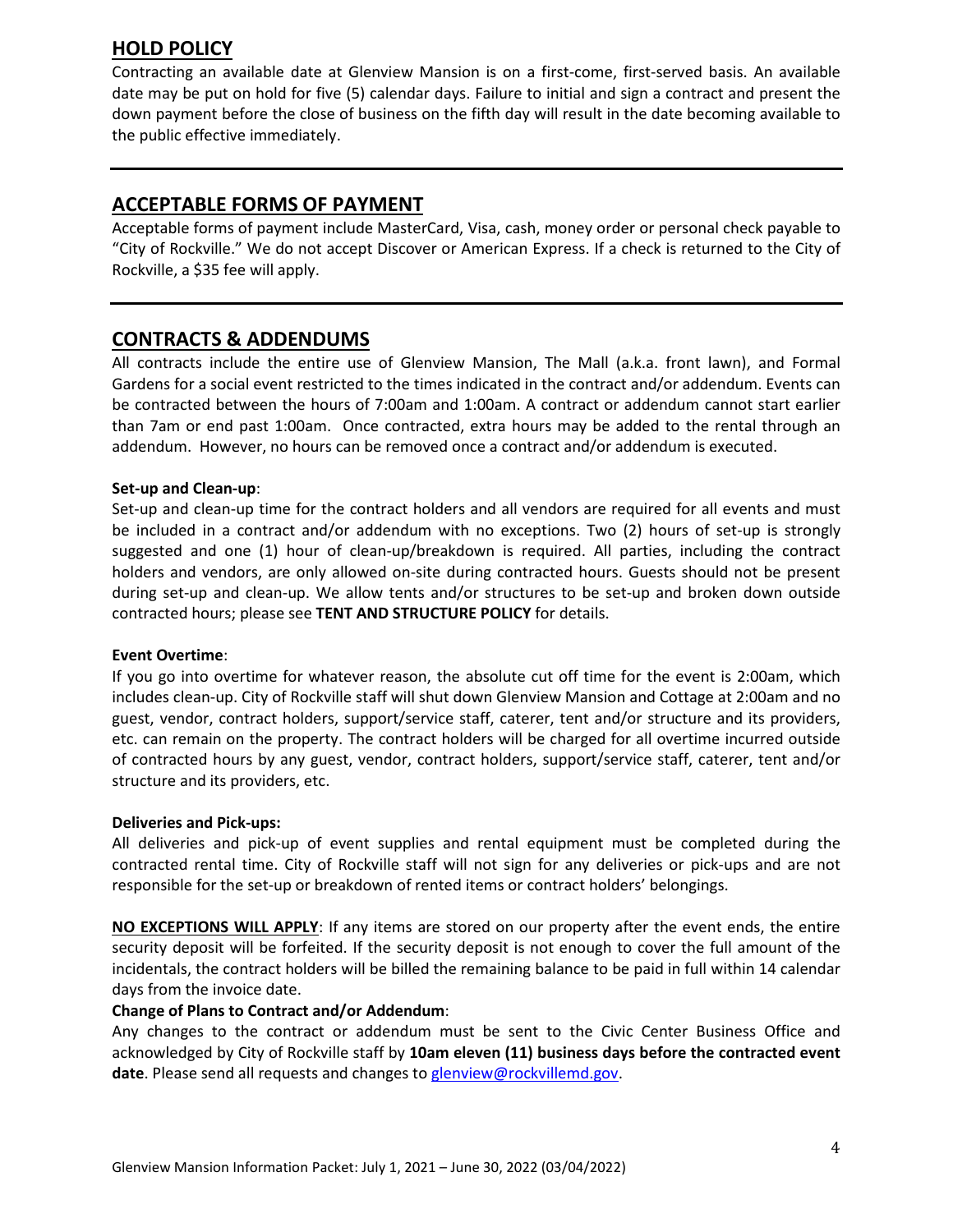#### **To Secure a Date**:

A contract must be initialed, signed and returned to the Civic Center Business Office with the down payment of 50% of the rental rate. **Only for non-profit contracts and/or addendums is the entire contract balance is due at contract signing**. The contract balance, security deposit, red wine & purple/red beverage fee, get ready package, vendor package, chair fees, and any other outstanding fees must be paid in full no later than 120 days prior to the date of the event. Any contract and/or addendum being executed at or after the 120-day mark must be paid in full at the time of contracting.

### **For Non-Company/Non-Organization Social Events (i.e. weddings, birthdays, anniversaries, etc.)**:

The PRIMARY name and contact information is the individual who paid the security deposit and is considered the account holder in our financial system.

#### **For Company/Organization Social Events (i.e. corporate events)**:

The organization name must appear on the contract and/or addendums. The PRIMARY name and contact information is the individual who paid the security deposit and is considered the account holder in our financial system. The PRIMARY must have the authority to deposit checks on behalf of the organization. The other name(s) appearing on and initialing and signing the contract and/or addendums must work directly for the company or organization. They must also have the authority to execute a contract and/or addendum on behalf of the company or organization. The contract down payment, contract balance and addendums must be paid by a company or organization issued check or credit card. It cannot be paid by personal check, money order or credit card.

#### **Security Deposit**:

A \$750 security deposit must be paid as part of the contract balance at least 120 days prior to the event date. Money can be withheld from the security deposit if any guest, vendor, contract holders, support/service staff, caterer, tent and/or structure, subcontractor, etc. cause any property, grounds, furnishings, or equipment damages; arrive or depart outside of contracted hours; clean-up of the property by City of Rockville staff or its contractors; and/or if any of our City of Rockville, Civic Center or Glenview Mansion policies and rules are not followed. The Civic Center Business Office determine fees. If the security deposit is not enough to cover the full amount of the incidentals, the contract holders will be billed the remaining balance to be paid in full within 14 calendar days from the invoice date.

If the security deposit is paid by check or money order, the security deposit, if refunded, will be a check issued by the City of Rockville to the PRIMARY name and contact information on the contract since this individual paid the security deposit. The company or organization name will also appear on the check, if applicable. If the security deposit is paid by MasterCard or Visa, the security deposit, if refunded, will be credited back to the credit card used to make this payment (if card has not expired), without exception.

**PLEASE NOTE**: Due to our financial system, when a security deposit is paid by credit card, it must go back to the PRIMARY on the contract by check if the payment is 120 days or older. We are not able to process these security deposit refunds back to the original credit card.

## **HOLIDAY SEASON AT GLENVIEW MANSION**

Glenview Mansion will be minimally decorated for the holiday season the week before Thanksgiving through the first week in January. The type of decorations, decoration locations, color schemes, and length of time the decorations are installed may change each year and are not determined until decorating begins. Decorations are located throughout the 1<sup>st</sup> floor, 2<sup>nd</sup> floor, Art Gallery, and façade of Glenview Mansion. The decorating schedule and décor cannot be changed or moved to accommodate your rental. In addition, all decorations and decorated locations are subject to change. The City of Rockville reserves the right to alter our decoration schedule within the window of the week before Thanksgiving through the first week in January each year and to remove, add, and alter decorations as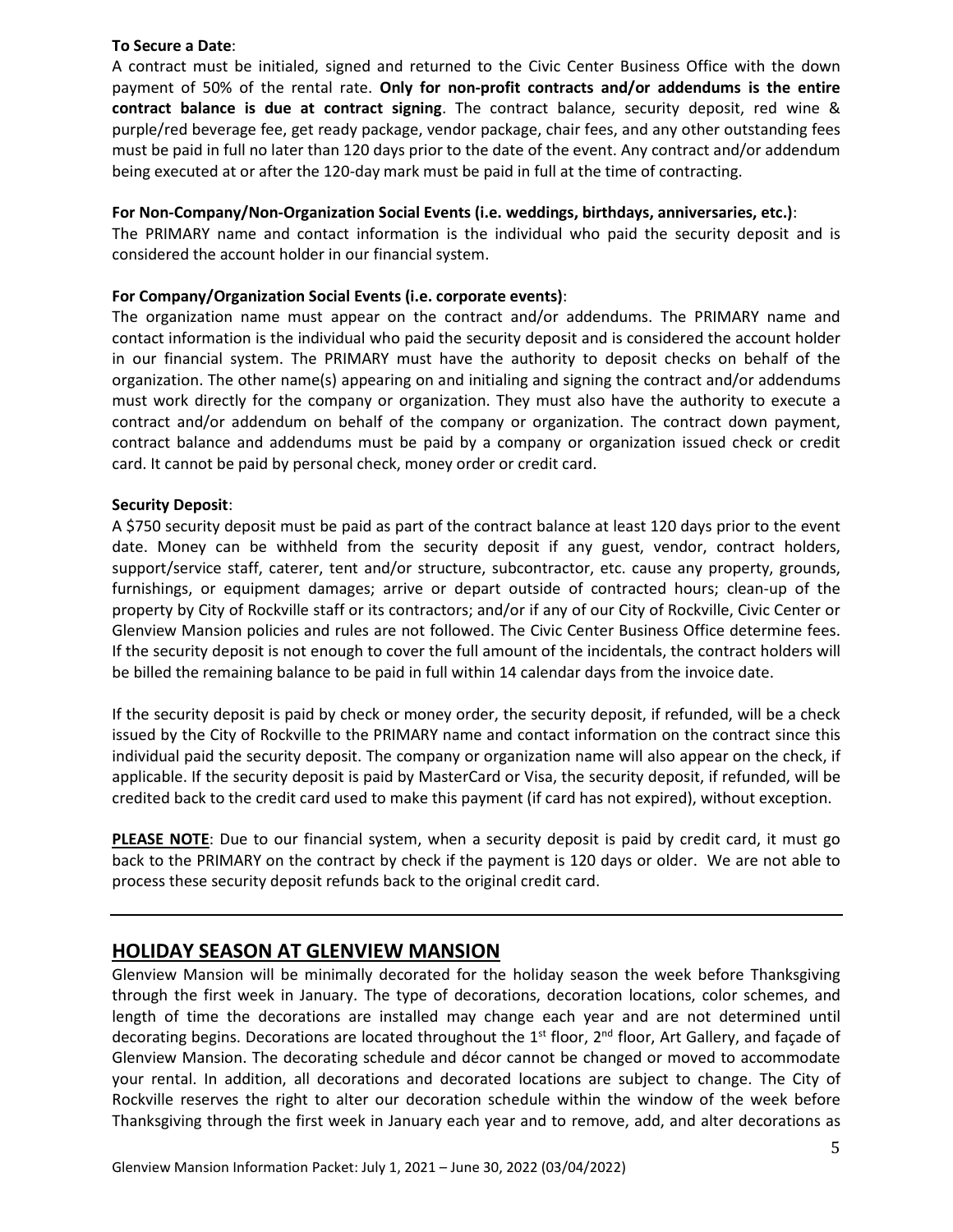we see fit. Please ensure that you are satisfied with these restrictions before you book with Glenview Mansion during this timeframe. Please contact the Civic Center Business Office at 240-314-8660 or [glenview@rockvillemd.gov](mailto:glenview@rockvillemd.gov) for more information.

# **CANCELLATIONS**

Change of date requests are considered cancellations.

Cancellations must be received by the Civic Center Business Office staff in writing from the person(s) whose name(s) appears on the signature line of the contract. The cancellation date is the date in which written and signed notification is received in the Civic Center Business Office. We will accept an e-mail as a written cancellation request only if a Civic Center Business Office staff member responds to the e-mail. Be sure to follow-up with a telephone call or e-mail if we have not responded to your e-mail cancellation within 48 hours. Please send e-mail cancellations to [glenview@rockvillemd.gov.](mailto:glenview@rockvillemd.gov)

If the contract is cancelled more than 120 days prior to the event, Glenview Mansion retains the entire down payment, which is 50% of the rental rate.

If the contract is cancelled fewer than 120 days prior to the event, Glenview Mansion retains the entire rental rate. If Glenview Mansion receives a new social event on the contracted date for the same number of contract hours and the social event takes place, the entire down payment is retained, and the remaining fees and security deposit are returned to the contract holders. If the contract is cancelled and no new social event contract is received for the contracted date, the contract holders is responsible for payment of the entire contract balance.

## **INDEMNIFICATION**

Contract holders, guests, and vendors are required to abide by all applicable Federal, State, County, and/or City public laws and ordinances when using City of Rockville facilities and property. Contract holders, guests, and vendors shall indemnify the City of Rockville, and all of its employees,

agents, representatives, and assigns, and shall save them harmless from and against many and all claims, damages, liability and expense, and/or damage to property arising from or out of any occurrence in, upon or at the rented facility and/or property or any part thereof, or occasioned wholly or in part by any act or omission of the contract holders, guests, and vendors, its agents, servants, employees, assignees or invitees. Contract holders, guests, and vendors waives all rights and claims against the City of Rockville in connection with any and all such injuries or damages alleged to have arisen during the term of the rental contract and/or addendum.

The City of Rockville shall not be liable for any accident, theft or damage whatsoever caused to the property of contract holders, guests, vendors, its agents, servants, employees, assignees, and invitees, resulting from the use of operation of the rented facility or property by the contract holder, its agents, servants, employees or invitees. All personal property of contract holders, guests, vendors, its agents, servants, employees or invitees, stored or otherwise left in the rented facility or property shall be at its (their) sole risk.The City of Rockville assumes no liability or responsibility whatsoever with the respect to the conduct and operation of contract holders', guests', and vendors' business.

City of Rockville shall not be liable for loss or reimbursement due to cancellation or termination of a scheduled event due to force majeure, act of God, or inclement weather. If Glenview Mansion cancels the contract and/or addendum for any unforeseen reason, the contract and addendums will be reviewed and amended with a change of date or consideration of a partial or full refund.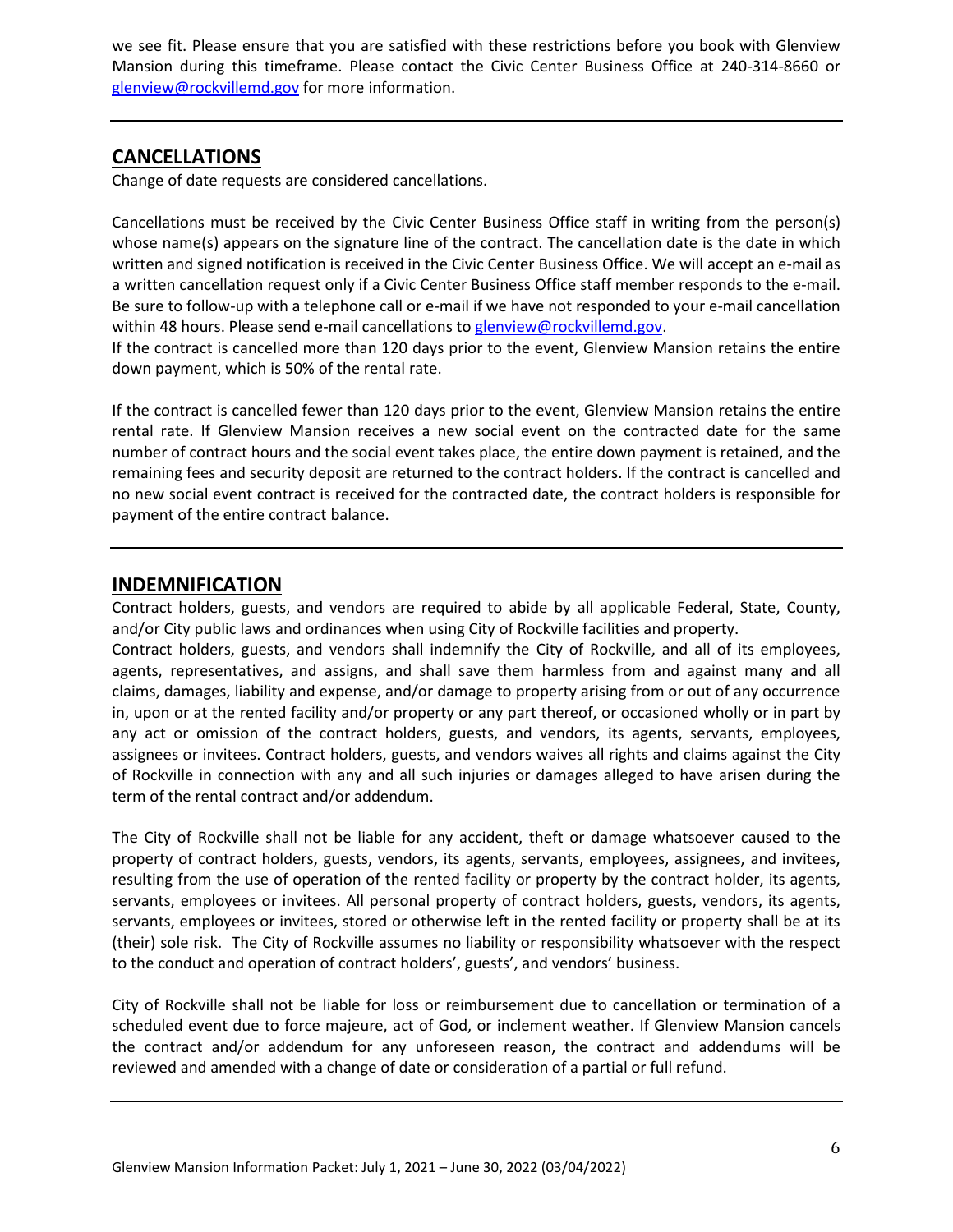# **CITY OF ROCKVILLE STAFF**

At least one (1) City of Rockville staff member will be on-site during the contracted time of the social event and ensures that guests, vendors, and contract holders follow all rules and regulations while onsite. City of Rockville staff will be on duty during the contracted hours to assist with house concerns, monitor restrooms, answer vendors' and contract holders' questions, and ensure that the renter and all auxiliary services vacate the property by the end of the contracted time. **City of Rockville staff are not event coordinators, nor should they be expected to assist in set-up, clean-up, or any other logistical aspect of the event**.

## **SPECIAL PACKAGES**

## **The Get Ready Package – \$250 per hour with a one (1) hour minimum**:

We offer The Get Ready package to allow members of the wedding party to get hair/make-up and dressed in the following locations: Art Gallery (Dressing Room, Gallery Room 5, and Gallery Room 6) and Cottage. No guests, deliveries, vendors and/or set-up of the inside of Glenview Mansion, Cottage or the grounds are allowed during this timeframe. Glenview Mansion and/or the Cottage will be open for the wedding party to get ready only and then closed again after arrival. All other services must take place during your contracted rental period.

## **The Vendor Package - \$375 per hour with a one (1) hour minimum**:

We offer The Vendor Package to allow vendors and deliveries to arrive on-site before the contracted rental period only to begin set-up and decoration of Glenview Mansion, Cottage and/or grounds. Your rented Glenview Mansion wedding ceremony chairs, our event tables, and chairs (banquet, folding white resin garden or Chiavari chairs/bar stools) will be set-up by the time package begins. No guests, formal events, cocktail hour, wedding ceremony and/or reception activities are allowed inside Glenview Mansion, Cottage, and/or the grounds during this timeframe. In addition, the wedding party is not allowed to get ready on-site during this timeframe.

**NO EXCEPTIONS APPLY**: Not adhering to The Get Ready Package and The Vendor Package policies will result in the packages defaulting to the appropriate per hour rental rate fee. If the security deposit is not enough to cover the full amount of the incidentals, the contract holders will be billed the remaining balance to be paid in full within 14 calendar days from the invoice date.

## **FINAL WALK THROUGH**

All contract holders must schedule a final walk through at Glenview Mansion to determine set-up and clean-up needs for event tables/chairs, wedding ceremony chairs, and tent and/or structures. A final walk through must be scheduled through the Civic Center Business Office. The caterer, tent and/or structure representative, contract holders, event coordinator, and Glenview Mansion staff must all be present. The final walk through should take place no less than 30 days prior to the event. The final walk through must take place **Monday through Thursday between the hours of 9am – 4pm and are available by appointment only**.

What does **Plan B** mean? We define Plan B as the alternative event table/chair set-up strategy using the inside of Glenview Mansion if the Formal Gardens will no longer be used for the wedding and/or reception for any reason. During the final walk through, a Plan B set-up for the interior of Glenview Mansion will be created with the contract holders, caterer, event coordinator, and tent and/or structure provider representative. If the contract holders decide to go with the Plan B set-up, the Civic Center Business Office must know this decision and acknowledge the change through an e-mail response to the contract holders by **10am one (1) weekday before the contracted event date**. If the contract holders decide to go with the Plan B set-up after this deadline, the caterer and/or support staff is responsible for turning over the space to the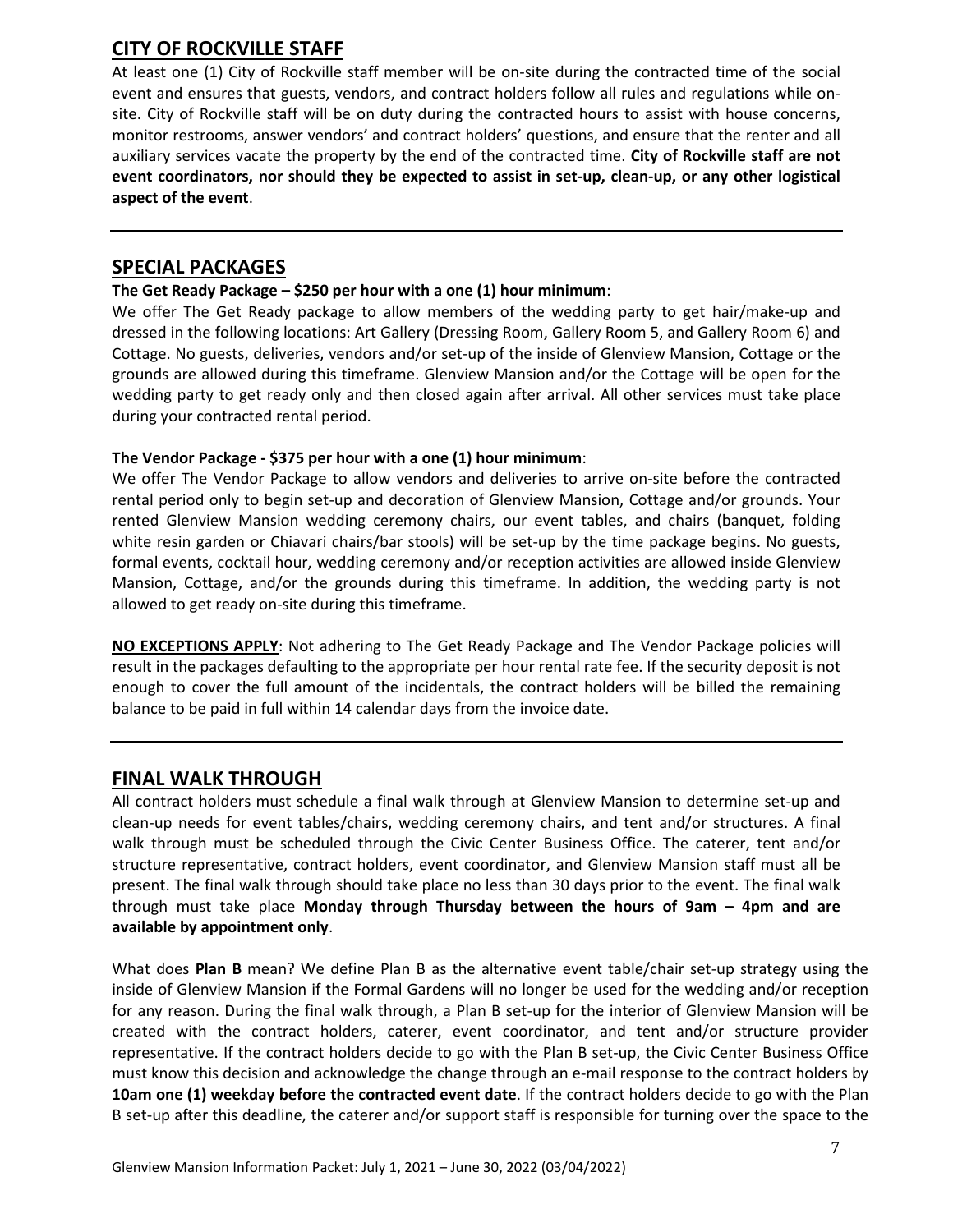Plan B set-up and putting our event tables and chairs away in the proper locations in Glenview Mansion. Please send Plan B requests t[o glenview@rockvillemd.gov.](mailto:glenview@rockvillemd.gov)

Any other changes to the final walk through documents or set-ups must be sent to the Civic Center Business Office and acknowledged by City of Rockville staff by **10am eleven (11) business days before the contracted event date**. Civic Center Business Office staff will acknowledge the changes through an e-mail response to the contract holders. Please send all requests and changes to [glenview@rockvillemd.gov.](mailto:glenview@rockvillemd.gov) If changes are made after this deadline, the caterer and/or support staff is responsible for turning over the space and putting our event tables and chairs away in the proper locations in Glenview Mansion.

## **WEDDING CEREMONY REHEARSAL**

A one (1) hour rehearsal can be scheduled through the Civic Center Business Office or at your final walk through appointment through Glenview Mansion staff for no additional cost based on availability. Glenview Mansion reserves the right to reschedule or cancel a rehearsal at any time if an event is booked during the chosen rehearsal date and time. We do not schedule rehearsals on Fridays due to our private event schedule. A rehearsal can be held on:

|           | Monday - Wednesday | $9am - 4pm$    |
|-----------|--------------------|----------------|
| $\bullet$ | Thursday           | $9am - 8:30pm$ |

Only the Conservatory, Formal Gardens and The Mall can be used during the rehearsal. Rehearsal use does not include permission to set-up for your event or serve food and/or beverages. Rentals of other areas within Glenview Mansion or on the grounds may be occurring at the same time as your rehearsal. To respect all user groups and the facility, please check-in with staff upon your arrival. There can easily be two rehearsals on the same day/evening. Please keep your rehearsal to your allotted time.

## **WEDDING CEREMONY**

### **Indoor Wedding Ceremony Set-up – Complimentary:**

Glenview Mansion can set-up the Conservatory for an indoor wedding ceremony with up to 75 folding white resin garden chairs (complimentary) or up to 75 Chiavari chairs/bar stools (per chair/bar stool fee). You can also rent your own chairs through an outside provider. For ceremonies with larger numbers of guests, it is recommended that only 30 chairs be set-up and the remaining guests stand. Your catering and/or support staff is required to put the chairs away in the Conservatory closet immediately after the ceremony ends (the Chiavari chairs/bar stools must be recovered with the chair protectors before they are put away). These chairs cannot be used anywhere else in the home or property for any other activity other than the indoor wedding ceremony.

#### **Garden Ceremony Set-up – \$800:**

Glenview Mansion offers a maximum of 200 folding white resin garden chairs for outdoor wedding ceremonies in our Formal Gardens. Our staff will set-up the ceremony chairs by the start of the contracted rental hours. Immediately following the ceremony, our staff will remove the chairs and put them away. These chairs cannot be used anywhere else in the home or property for any other activity other than the outdoor wedding ceremony. Glenview Mansion's Chiavari chairs/bar stools are **not** available for outdoor use except for on the porches. You can also rent your own outdoor ceremony chairs through an outside provider. In this case, there would be no Garden Ceremony Set-up fee since City of Rockville staff would not handle the chair set-up.

#### **Outdoor wedding ceremonies can be held in the following locations**: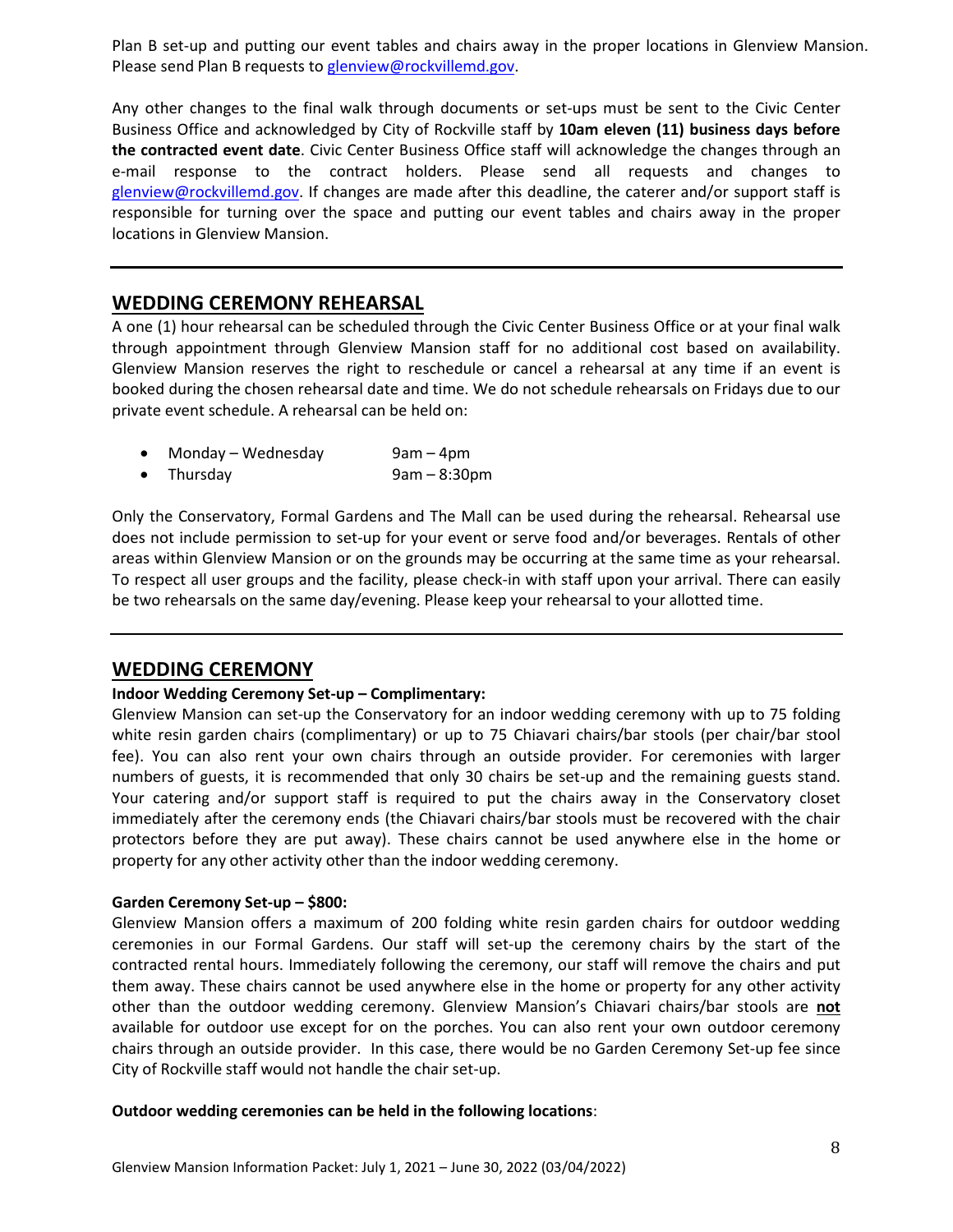- **The Mall (a.k.a. front lawn)**: This area can accommodate up to 200 chairs. Electricity is accessible from the front porch outlets.
- **Level 2 of Formal Gardens**: This area can accommodate up to 150 chairs. Electricity is accessible from the utility box hidden in the boxwood shrubs.
- **Bowling Green**: This area can accommodate up to 200 chairs. Electricity accessible in the basement of the Cottage.

## **Change of Plans to Garden Ceremony Set-up**:

- If the Garden Ceremony Set-up is added to the contract 30 days or less from the contracted event date, it must be paid immediately by credit card (Visa or MasterCard).
- The number of staff members we schedule to set-up the garden ceremony chairs depends on the chair count and location. Therefore, chair count and location changes must be sent to the Civic Center Business Office and acknowledged by City of Rockville staff by **10am eleven (11) business days before the contracted event date**. Please send changes to [glenview@rockvillemd.gov.](mailto:glenview@rockvillemd.gov)
- The garden ceremony chairs set-up is based on the final walk through documents, which the contract holder must approve in writing. Any changes to the garden ceremony chair location or direction the chairs are facing must be sent to the Civic Center Business Office and acknowledged by City of Rockville staff by **10am eleven (11) business days before the contracted event date**. Please send changes to [glenview@rockvillemd.gov.](mailto:glenview@rockvillemd.gov) City of Rockville staff cannot accommodate any chair location or directional changes the day of your event – **NO EXCEPTIONS APPLY**.
- What does **Plan B** mean? We define Plan B as the alternative event table/chair set-up strategy using the inside of Glenview Mansion if the Formal Gardens will no longer be used for the wedding and/or reception for any reason.
	- $\circ$  If the contract holders decide to cancel the Garden Ceremony Set-up and go with the Plan B set-up, the Civic Center Business Office will refund the contract holders the Garden Ceremony Set-up fee and must know this decision and acknowledge the change through an e-mail response to the contract holders by **10am one (1) weekday before the contracted event date.** After this deadline, the Garden Ceremony Set-up payment is final. Please send cancellation requests to [glenview@rockvillemd.gov.](mailto:glenview@rockvillemd.gov)
	- $\circ$  If you decide to move to Plan B, we automatically set-up the folding white resin chairs in the Conservatory. If you would like to use Chiavari chairs for a \$7.00 per chair fee and/or Chiavari bar stools for a \$9.00 per bar stool fee, please let the Civic Center Business Office know at contracting or during your final walk through. The Chiavari chairs/bar stools must be paid for in advance through a contract and/or addendum.

### **Pets**:

• No pets are allowed inside Glenview Mansion or Cottage except for ADA service animals.

### **More Information about the Formal Gardens**:

- Electricity is not guaranteed on The Mall, Level 2, or Bowling Green. If you require electricity for your event in these areas, please rent a generator from an outside provider.
- Want to tent in the Formal Gardens? Please see the Tenting and Structure Policy section.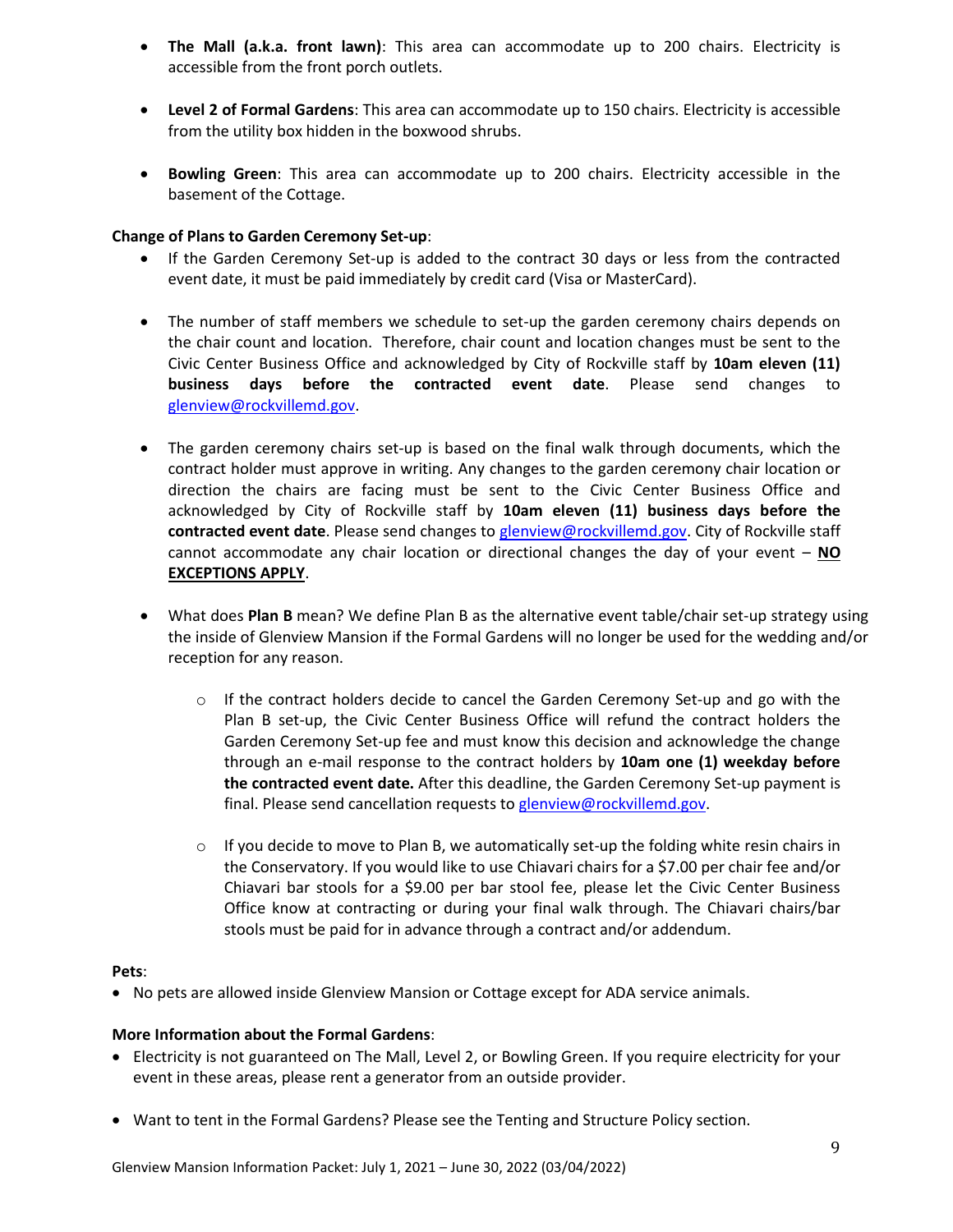- Lighting illuminates the walkway from Glenview Mansion to the fountain, from the fountain area to the Bowling Green behind the Cottage as well as the walkway from the Bowling Green back up to main sidewalk between the Mansion and the Cottage. These lights are on a timer and will automatically be part of every evening event.
- The fountain in lowest level of the Formal Gardens operates daily via a timer and runs morning through evening events. Weather permitting, the fountain typically operates mid-March through late October.
- The grounds of Glenview Mansion are not sprayed for insects. Individuals may spray/fog the Formal Gardens and The Mall during the contracted hours of an event.
- Maintenance of the Civic Center grounds, including the Formal Gardens and The Mall, includes weekly grass mowing as well as routine care for plantings throughout the year. There is also a transition period when the plantings through the grounds are changed out, resulting in no visible plants or blossoms. The Civic Center grounds are a public park and poor weather, and/or other factors can damage the fountain, lawns, ground, trees, boxwoods shrubs, flowers, and plantings. Therefore, their condition is not guaranteed for any rental use.
- All music will be monitored to ensure compliance to decibel levels stated in the City of Rockville Noise Ordinance enforced by the EPA of Montgomery County. All guests contract holders, and vendors must comply if requested to lower their volume by City of Rockville staff. By 9pm, decibel levels must be 55 decibels or lower. Any compliant received from another park user or neighbor must result in the volume of the music being immediately turned down and retained at the lower level throughout the remainder of the event. When in doubt, turn it down.

|                 | <b>Daytime</b><br>Weekdays: 7am - 9pm<br>Weekends & Holidays: 9am - 9pm | <b>Nighttime</b><br>Weekdays: 9pm - 7am<br>Weekends & Holidays: 9pm - 9am |
|-----------------|-------------------------------------------------------------------------|---------------------------------------------------------------------------|
| Non-Residential | 67 dBA                                                                  | 62 dBA                                                                    |
| Residential     | 65 dBA                                                                  | 55 dBA                                                                    |

### **Maximum Allowable Noise Levels in Montgomery County, Maryland**

Source:<https://www.montgomerycountymd.gov/DEP/contact/noise.html>

dBA = A-weighted decibels, which are an expression of the relative loudness of sounds in air as perceived by the human ear.

**NO EXCEPTIONS APPLY**: There is a \$300 charge if your event violates the City of Rockville Noise Ordinance and/or results in a citation by police. City of Rockville staff will monitor all noise levels and guests, contract holders, and vendors must comply immediately with staff requests to reduce the decibel levels or stop the noise completely. Non-compliance may result in outdoor music or other noise being turned off by City of Rockville staff. If the security deposit is not enough to cover the full amount of the incidentals, the contract holders will be billed the remaining balance to be paid in full within 14 calendar days from the invoice date.

# **EVENT TABLES + CHAIRS TYPES AND QUANTITIES**

City of Rockville staff is responsible for setting up the Glenview Mansion-owned event tables, chairs, and ceremony chairs. Glenview Mansion-owned tables and chairs for inside the mansion and Cottage will be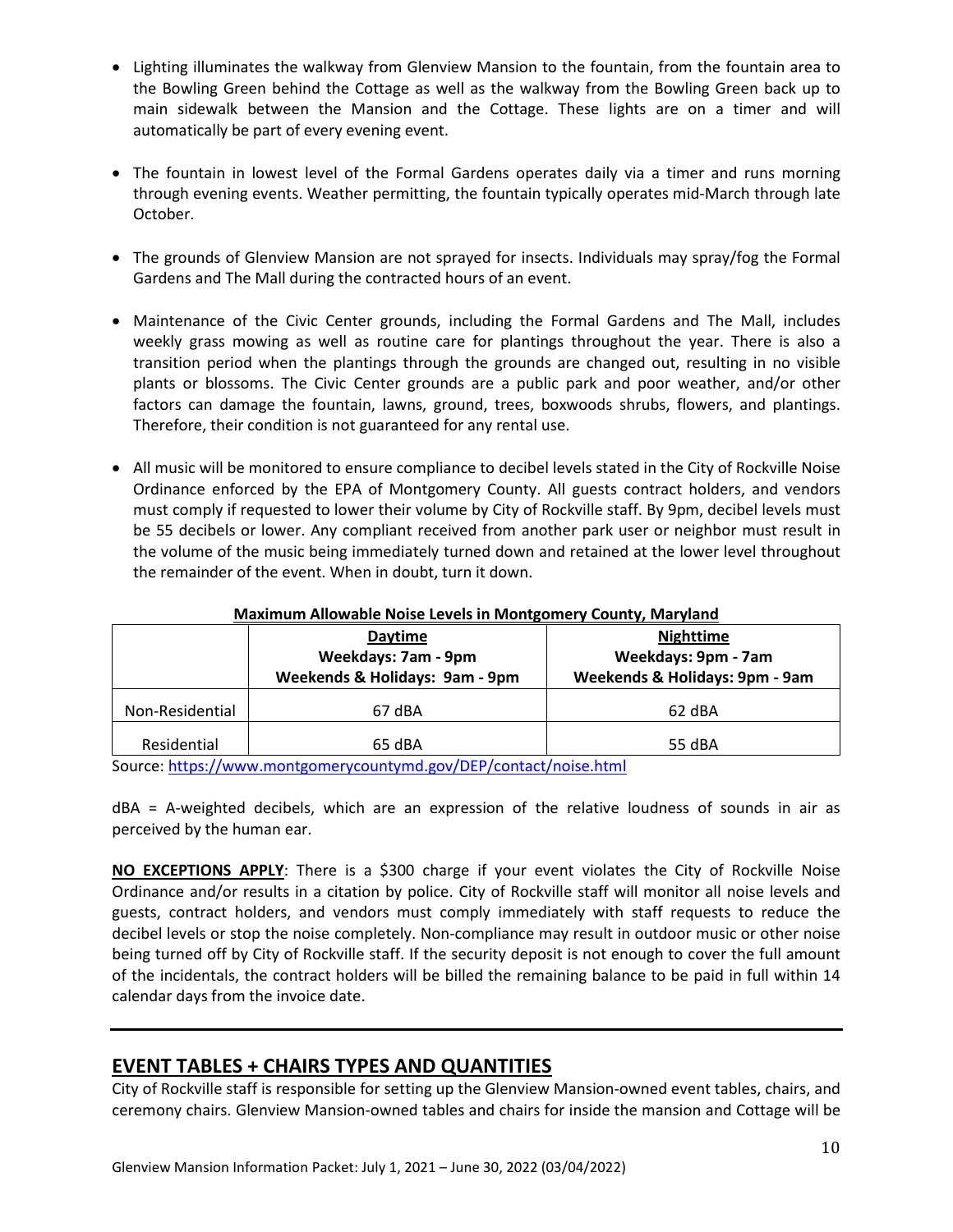completed before the contract start time. The Glenview Mansion-owned folding white resin garden chairs will be set-up 30 minutes before the wedding ceremony start time.

The caterer is responsible to take down and put away chairs in the Conservatory after indoor wedding ceremonies. The Chiavari chairs/bar stools must be recovered with the chair protectors. In addition, the caterer is responsible to set-up, breakdown, and move back inside Glenview Mansion-owned event tables and chairs used on the Living Room, Dining Room, and Front Porches. The Chiavari chairs/bar stools must be recovered with the chair protectors.

If tables, chairs, and/or ceremony chairs are rented through an outside provider, it is responsibility of the vendor to complete the set-up and breakdown of all rented furniture within the contracted hours. No outdoor rental furniture for the Formal Gardens and/or grounds is permitted to be bought inside Glenview Mansion or Cottage, especially during inclement weather. For any rented tables and chairs that are larger than the Glenview Mansion-owned event tables and chairs, the Civic Center Business Office must give approval to ensure they can fit inside our first-floor social rooms and do not block any entrances and/or exits.

#### **Chairs:**

| Qty. 230 | <b>Banquet chairs</b>             |
|----------|-----------------------------------|
| Qtv. 453 | Folding white resin garden chairs |
| Qtv. 225 | Chiavari chairs                   |
| Qtv. 38  | Chiavari bar stools               |

### **Rectangular event tables**:

|         | (allowed inside Glenview Mansion and on first-floor porches) |                |
|---------|--------------------------------------------------------------|----------------|
| Qtv. 15 | $6'$ x 30" tables with 30" drop                              | Seats 6 people |
| Qtv. 7  | $6'$ x 18" tables with 30" drop                              | Seats 6 people |
| Qty.2   | 8' x 30" tables with 30" drop                                | Seats 8 people |

## **Round event tables**:

(allowed inside Glenview Mansion and on first-floor porches)

| Qty. 15 | 22"w x 42"h cabaret tables | For 2 people standing |
|---------|----------------------------|-----------------------|
| Qtv.9   | 3' tables with 30" drop    | Seats 4 people        |
| Qtv. 12 | 4' tables with 30" drop    | Seats 6 people        |
| Qtv. 22 | 5' tables with 30" drop    | Seats 8-10 people     |

### **Specialty event tables**:

| (allowed inside Glenview Mansion and on first-floor porches) |                                            |  |  |
|--------------------------------------------------------------|--------------------------------------------|--|--|
| Qtv. 6                                                       | Serpentine buffet tables with 30" drop     |  |  |
| Qty. 2                                                       | 60" half-round buffet tables with 30" drop |  |  |

**NO EXCEPTIONS APPLY**: There is a \$750 charge if your event violates our maximum capacities and the event may be terminated immediately. If the security deposit is not enough to cover the full amount of the incidentals, the contract holders will be billed the remaining balance to be paid in full within 14 calendar days from the invoice date.

# **SEATING & FOOD ARRANGEMENTS AT GLENVIEW MANSION**

**Seated Meals**: We can accommodate up to 110 guests between the Dining Room and Living Room. For larger events, a tent on Level 1 can host a seated meal for up to 100 guests and a tent in the Bowling Green can host a seated meal for up to 200 guests.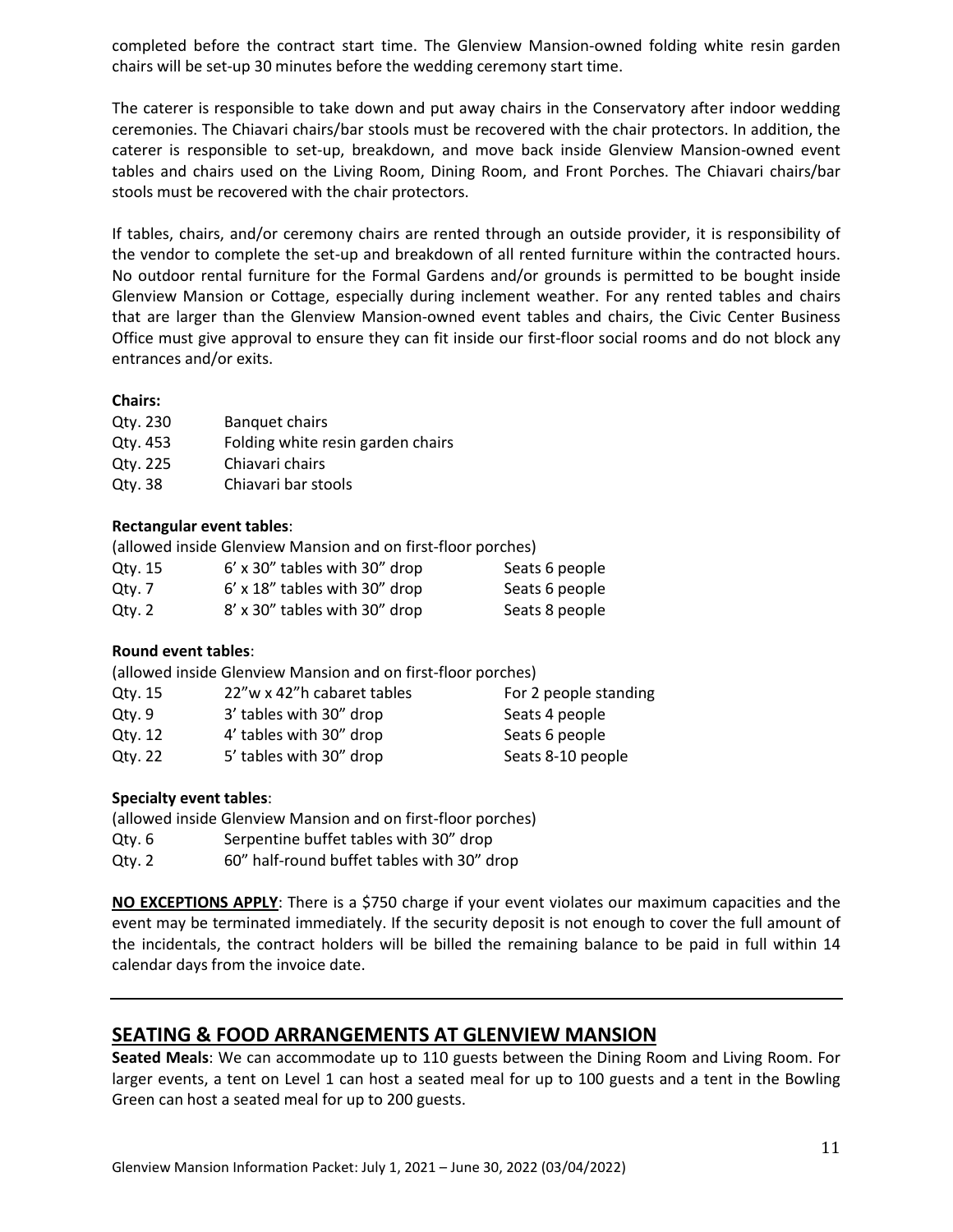**Buffet or Food Stations**: For events choosing a buffet or food station format, the caterer will set this up in the Dining Room and/or Arcade. Small cold stations are permitted in certain areas of Glenview Mansion upon approval by the Civic Center Business Office or Superintendent of Community Facilities.

**Passed Food & Beverages**: Servers walking with trays of passed food and beverages, such as hors d'oeuvres or champagne, throughout an event are welcome.

**Guest Seating**: The Mall is strictly prohibited to guest seating except for outdoor wedding ceremonies. Guest seating is only allowed on:

- **First-floor of Glenview Mansion**: Includes the first-floor porches
- **Level 1**: Right outside the Living Room and Dining Room Porches
- **Level 2**: Located in the Formal Gardens where outdoor wedding ceremonies can also be held
- **Bowling Green**: Grassy area behind the Cottage

Below is a list of the number of guests, event tables, and various set-ups allowed for each first-floor space. Civic Center Business Office staff makes the final determination for what set-ups can be accommodated on the property. We are happy to work with contract holders and vendors on reimagining the spaces. Fire code and safety must be prioritized before maximum capacity.

### **Main Foyer & Lower Foyer – No guest seating is allowed**

- No guest seating is allowed in the Main Foyer or Lower Foyer due to fire safety.
- Hors d'oeuvres, cake/dessert tables, gift tables or the guestbook may be placed in this area.

#### **Conservatory – Seats up to 50 guests at event tables and up to 75 guests for an indoor ceremony**

- Accommodates indoor wedding ceremonies and dancing.
- Seats up to 75 guests using our folding white resin garden or Chiavari chairs/bar stools for an indoor ceremony.
- Dancing must take place in the Conservatory; no other social rooms can be used for dancing.
- Seats up to 50 guests at event tables. If there is dancing in the Conservatory, no seating can be set-up in this space.
- For each specialty table that you add into this space (cake table, sweetheart table, DJ station, etc.), an event table for seated guests must be removed to maintain fire code.
- No beverage stations, buffet and/or food stations are allowed.

### **Library – Seats up to 18 guests at event tables**

- Accommodates up to 18 guests seated at event tables.
- For seating, up to three (3) 4' round event tables, two (2) 5' round event tables, or three (3) 6' rectangle tables are allowed in this space – 5' round event tables are preferred for aesthetics.
- For each specialty table that you add into this space (cake table, sweetheart table, DJ station, etc.), an event table for seated guests must be removed to maintain fire code.
- Buffet and/or food stations are not allowed.
- Large photo booths and other specialty entertainment are nicely accommodated in this room.

### **Arcade – Seats up to 8 guests at event tables**

- An inside beverage station must be set-up in this area.
- Up to 8 guests can be seated at event tables.
- For seating, up to four (4) 3' round event tables are allowed in this space.
- Up to four (4) cabaret tables can be placed in the space at which guests can stand.
- Self-served buffet and/or food stations are allowed in this area. If using this area for food service, no seating is allowed.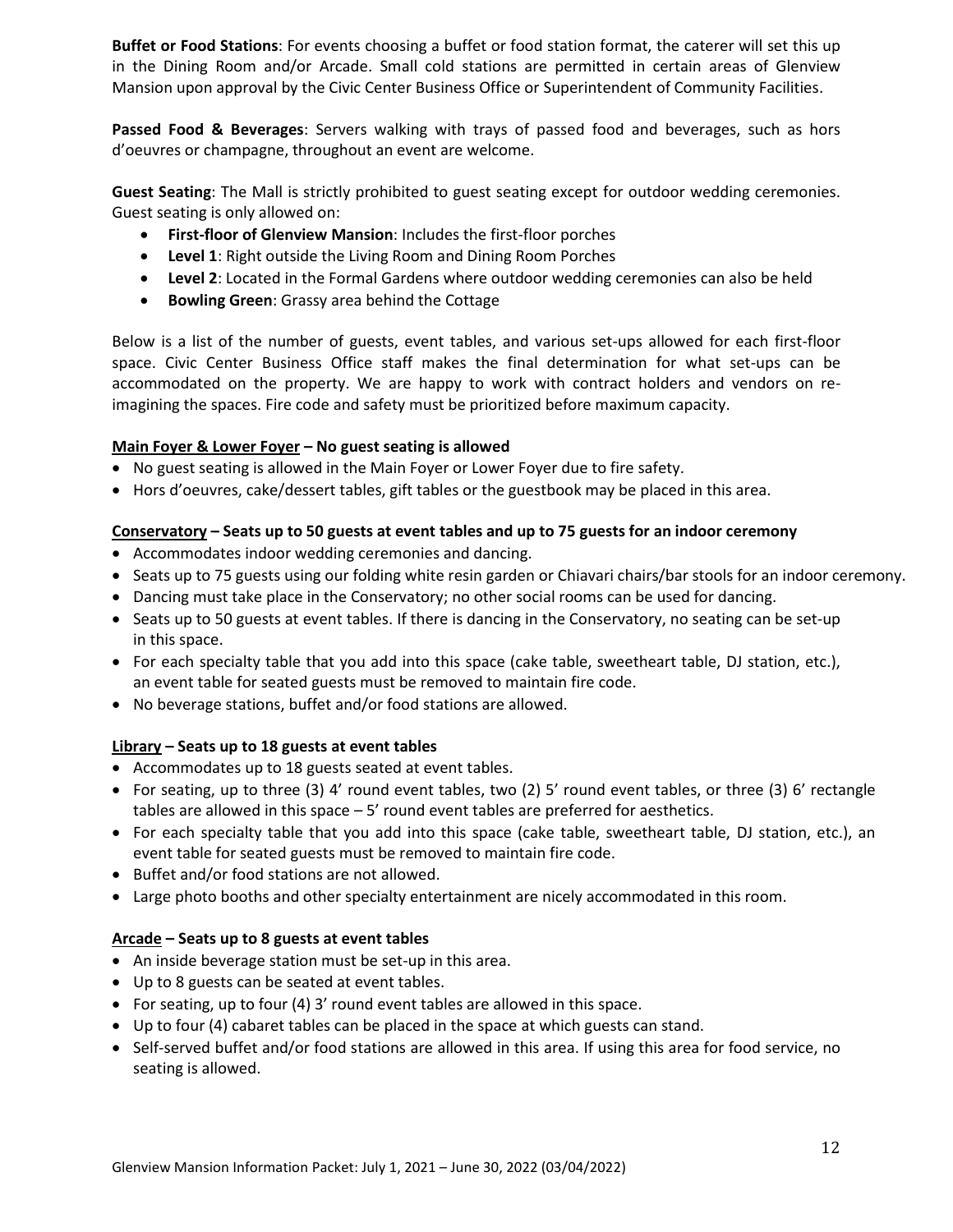## **Dining Room – Seats up to 50 guests at event tables**

- Accommodates buffet and/or food stations.
- Up to 50 guests can be seated at event tables.
- For seating, up to eight (8) 4' round event tables or six (6) 5' round event tables are allowed in this space – 5' round event tables are preferred for aesthetics.
- Between 18 and 32 guests can be seated at event tables with a buffet and/or food stations.
- For each specialty table that you add into this space (cake table, sweetheart table, DJ station, etc.), an event table for seated guests must be removed to maintain fire code.
- The sideboard (buffet cabinet) cannot be removed from the space.

## **Living Room – Seats up to 60 guests at event tables**

- The Living Room can accommodate up to 60 guests seated at event tables.
- For seating, up to eight (8) 4' round event tables or six (6) 5' round event tables are allowed in this space – 5' round event tables are preferred for aesthetics.
- For each specialty table that you add into this space (cake table, sweetheart table, DJ station, etc.), an event table for seated guests must be removed to maintain fire code.

## **First-Floor Porches (Front, Living Room, Dining Room) – Seating depends on porch location and set-up**

- Outdoor seating is allowed on the three (3) porches on the first floor.
- Our complimentary banquet chairs are not allowed on the porches.
- Our folding white resin garden and Chiavari chairs/bar stools are allowed on the porches for a per chair fee.
- Rentals from outside providers are welcome.
- Any tables and chairs on the porches must be set-up and taken down by your caterer.
- Up to 16 guests can be seated on the front porch.
- For seating, up to two (2) 3' event tables, two (2) 4' event tables, or two (2) 5' round event tables are allowed on the front porch.
- Up to 12 guests can be seated on the Living Room porch. If a beverage station is set-up on the Living Room porch, then up to 6 guests can be seated.
- Up to 12 people can be seated on the Dining Room porch.
- For each specialty table that you add into these spaces (cake table, sweetheart table, DJ station, etc.), an event table for seated guests must be removed to maintain fire code.
- No 5' round event tables are allowed on the Living Room or Dining Room porches for food/beverage set-up or seating.

## **Cottage – Accommodates up to 24 guests**

- The space can be used as a dressing room, play area for adult-supervised children or headquarters for your event team.
- Up to four (4) 4' round tables with six (6) chairs each can be placed in this space, plus up to two (2) 6' rectangle tables in the sunroom for food.

## **Other Important Information about Glenview Mansion and Cottage**:

- Glenview Mansion and the Cottage has heating and air conditioning. Each year, weather permitting, the City of Rockville typically turns on the heat on November 1 and the air conditioning on April 1. Temperature settings in each room of Glenview Mansion and Cottage are pre-determined by the City of Rockville and cannot be adjusted by on-site staff.
- Wi-Fi is provided inside Glenview Mansion, Cottage, as well as some areas in the Formal Gardens. The Wi-Fi connection is not strong enough to download or stream data.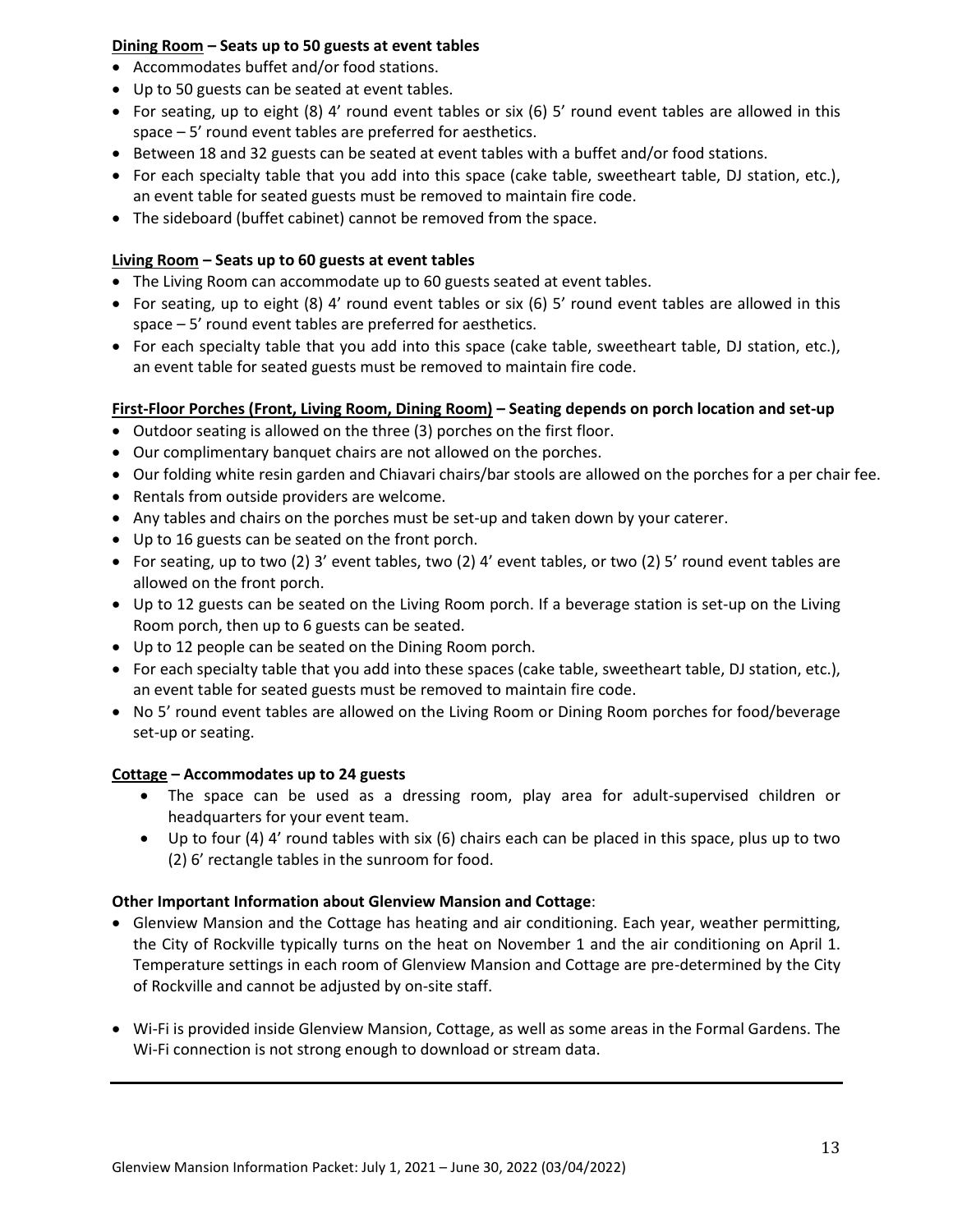# **RED WINE & PURPLE/ RED BEVERAGES**

Red wine and purple/red beverages are allowed in Glenview Mansion, Cottage, and Formal Gardens only if the \$500 non-refundable fee has been added to your contract and paid through the Civic Center Business Office. If the red wine and purple/red beverages fee is added to the contract 30 days or less from the contracted event date, it must be paid immediately by credit card (Visa or MasterCard). Passing of red wine and/or purple and red beverages by wait staff is strictly prohibited. Bar and table service only are allowed.

**NO EXCEPTIONS WILL APPLY**: If red wine and purple/red beverages are served on the property and grounds and the fee has not been paid, then a \$500 charge will apply. If the security deposit is not enough to cover the full amount of the incidentals, the contract holders will be billed the remaining balance to be paid in full within 14 calendar days from the invoice date.

## **SPECIAL ALCOHOL AND FOOD PERMITS (Montgomery County)**

### **Montgomery County Class C One-Day Special License:**

A Montgomery County Class C One-Day Special License is required and must be displayed on-site for all events where the user group sells alcohol or for all events that charge admission and alcohol is provided at no additional charge. Class C One-Day Special License requests will be granted at the discretion of Montgomery County and must be on file with the Civic Center Business Office at least two (2) weeks prior to event date. If the event does not have a valid Montgomery County permit, City of Rockville staff may restrict alcohol service.

## **Montgomery County Temporary Food Service License (Special Event):**

A Temporary Food Service License (Special Event) is required and must be displayed on-site for all events where the public is invited, and food is offered, regardless of if food is free, donation-based, or sold. Food permit requests will be granted at the discretion of Montgomery County and must be on file with the Civic Center Business Office at least two (2) weeks prior to event date. A Montgomery County food inspector may visit the site to ensure food service rules are being enforced. If the event does not have a valid Montgomery County permit, City of Rockville staff may restrict food service.

## **VENDOR INFORMATION**

There are no preferred caterers at Glenview Mansion. Caterers are responsible for all food, beverage, and alcohol related services, in addition to set-up and clean-up of the facility and grounds. **Caterers, live music (bands, trios, harpists, etc.) and DJs who work on City of Rockville property are required to have a valid certificate of insurance during the contracted timeframe of the event. The business name must match the certificate of insurance. A copy of their insurance must be on file with the Civic Center Business Office by the date of the final walk through. Please see Attachment A: City of Rockville, MD Insurance Requirements**.

Below are the responsibilities of all vendors who work event at Glenview Mansion. In addition, your caterer will be asked to sign the Caterer Responsibilities Agreement before or during your final walk through as a reiteration of these policies.

### **Alcohol/Beverage Service**:

• Alcohol must only be served, consumed, and handled by individuals 21 years of age or older – there are no exceptions to this policy. It is the responsibility of the bartender/caterer to ensure all guests being served meet this age restriction.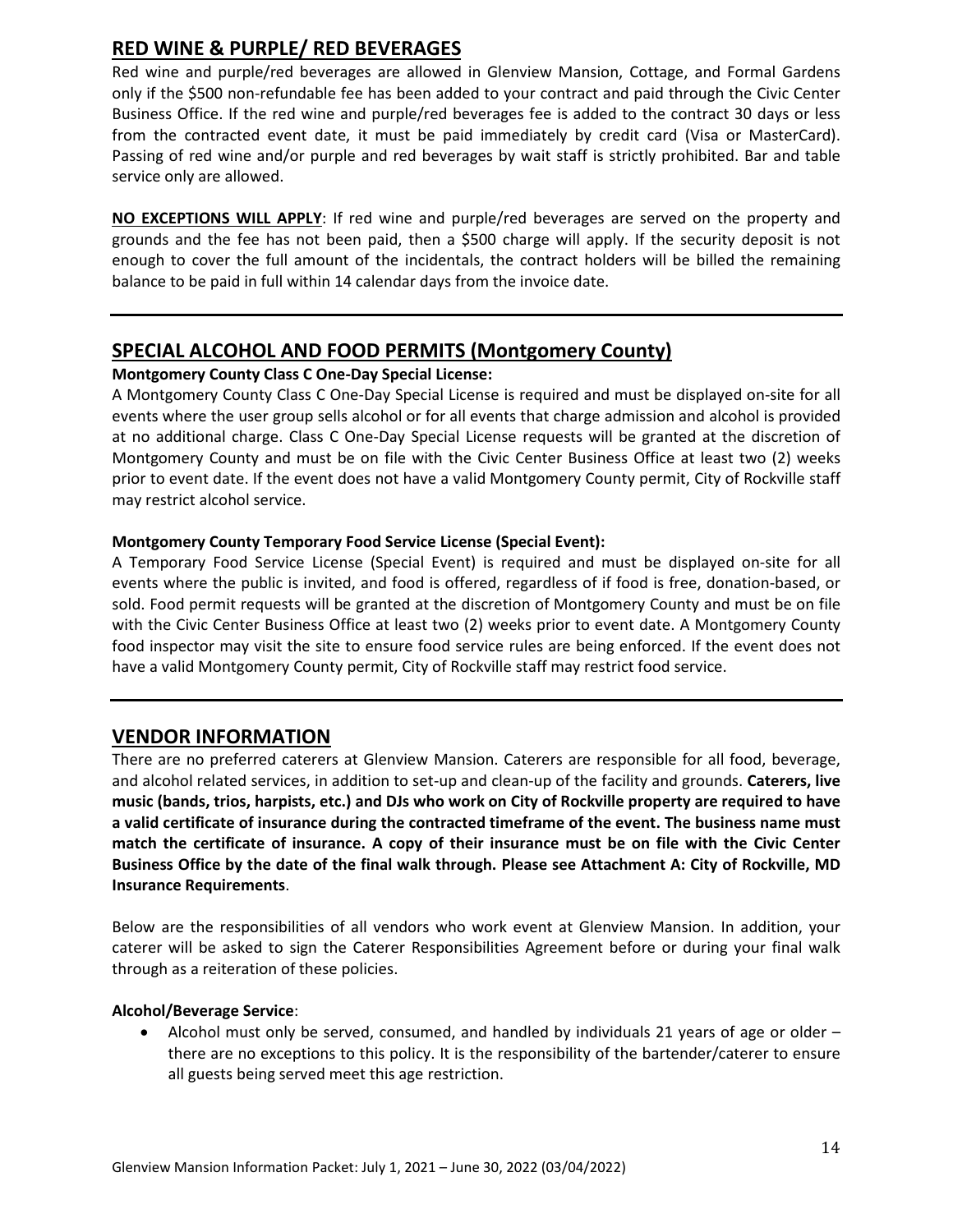- For all events at Glenview Mansion where alcohol is served, a licensed bartender/caterer must be present and serving the alcohol at each beverage station throughout the event. Bring Your Own Bottle (BYOB) and self-served alcohol stations are strictly prohibited.
- Alcohol bar service and/or passing by wait staff is prohibited 30 minutes before the end of the event. Non-alcoholic beverages can be served anytime to guests during the event.
- For private events held free of charge for guests where alcohol is provided as an optional beverage served at an open/free of charge bar, no alcohol permit is required.
- Red wine and/or purple and red beverages are allowed only if the \$500 red wine fee has been paid. If no fee has been paid, red wine and/or purple and red beverages are strictly prohibited in Glenview Mansion, Cottage, and Formal Gardens.
- Passing of red wine and/or purple and red beverages by wait staff is strictly prohibited. Bar and table service only are allowed.
- Due to potential spills making Conservatory floors slippery, beverages are not welcome on the dance floor.

#### **Food Service**:

- Vendors must provide all goods, services, equipment, and consumables to support the event, which includes but is not limited to, linens, utensils, dishware, food, beverages, etc.
- Glenview Mansion is a warming facility only. No cook-to-order, frying, grilling or cooking in the kitchen.
- Any false fire alarm caused by contract holders, vendors or guests during your rental period will result in a \$250 fee.

### **Set-up/Breakdown and Cleaning:**

- Vendors must check-in and check-out with City of Rockville staff at the time of arrival and departure.
- Caterers must support the event and must stay on-site during the entire duration of the event absolutely no food or beverage drop-offs are allowed.
- Caterer must wipe off all counters and mop all floors in the kitchen and restore the house to its original condition.
- Vendors must move all event trash and recycling to bins located on all level of Glenview Mansion and Cottage, in addition to cleaning up trash located on the grounds and in the gardens. Trash and recycling must be taken to the dumpster and recycling bins, respectively, located in the rear of the mansion.
- Vendors are responsible for removing all items and equipment brought onto City of Rockville property by the end of the contracted rental period.
- The breakdown of all equipment must be done in the last hour of the contracted time. Failure of vendors to clean-up and breakdown at the end of the contracted time will result in additional overtime or excessive clean-up fees to the contract holders.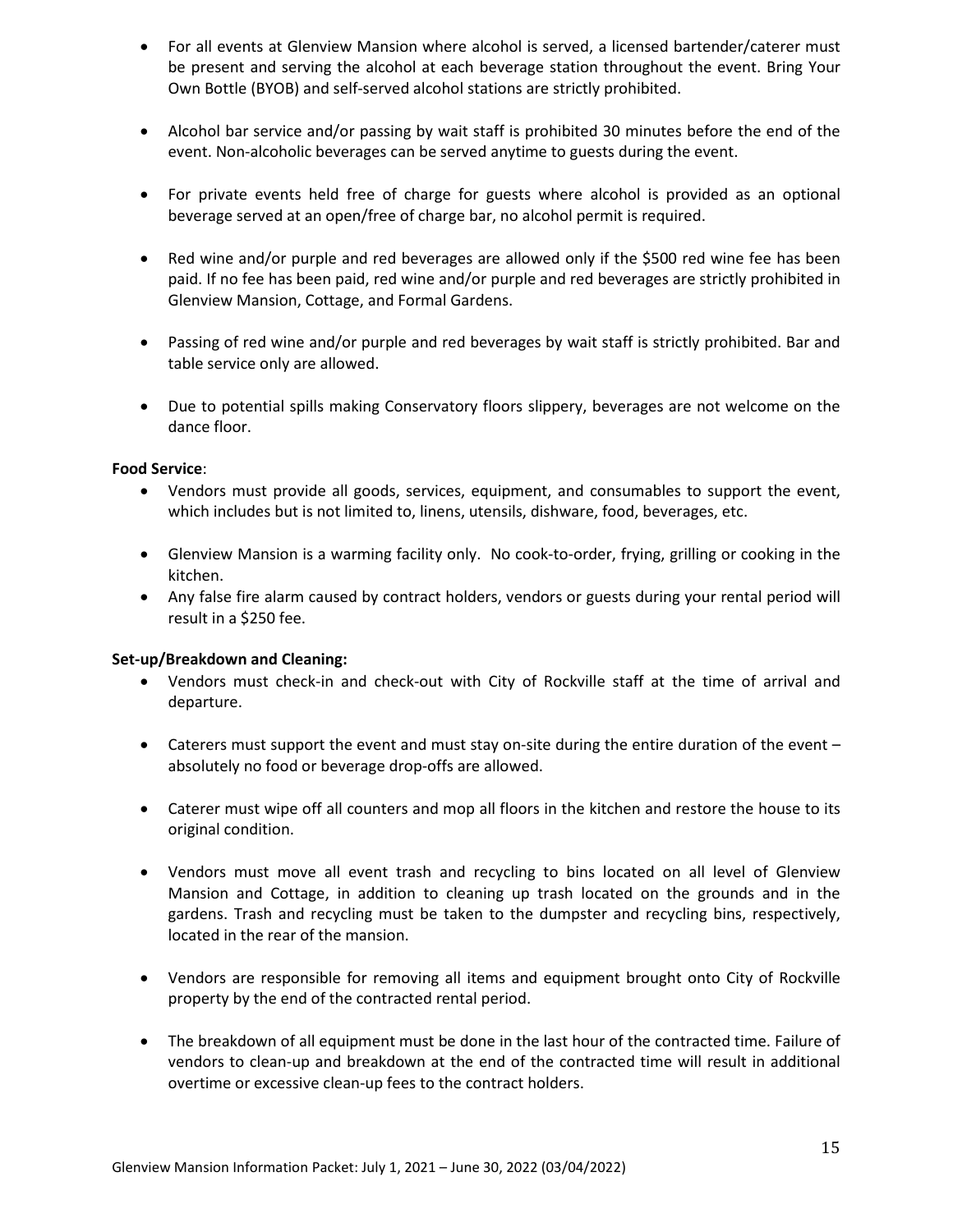- Only insured vendors can set-up and breakdown the tables and chairs throughout the facility and porches. If the caterer is not able to set-up and breakdown the tables and chairs, they are not permitted to cater at Glenview Mansion.
- Caterer is responsible to take down and put away chairs in the Conservatory after indoor wedding ceremonies. The Chiavari chairs/bar stools must be recovered with the chair protectors.
- Caterer is responsible to set-up, breakdown, and move back inside Glenview Mansion event tables and chairs used on the Living Room, Dining Room, and Front Porches. The Chiavari chairs/bar stools must be recovered with the chair protectors.
- Glenview Mansion-owned outdoor wedding ceremony chairs are used for the wedding ceremony only and cannot be used for other portions of the event, such as cocktail hour, reception, etc.
- No rental furniture for the Formal Gardens is permitted to be brought inside Glenview Mansion or Cottage.
- Tenting and event table/chair set-ups on The Mall is prohibited outdoor wedding ceremonies are allowed on The Mall.

**NO EXCEPTIONS APPLY**: Excessive cleaning by City of Rockville staff will result in a \$300 charge. If the security deposit is not enough to cover the full amount of the incidentals, the contract holders will be billed the remaining balance to be paid in full within 14 calendar days from the invoice date.

### **Entertainment Licenses**:

• Artists, vendors, and contract holders shall obtain all necessary licenses and/or approvals for use of copyrighted or other protected materials prior to the date of the event. The artists, vendors, and contract holders shall indemnify and hold the City harmless in the event it violates a copyright or similar law or fails to obtain the appropriate license(s).

### **More Information:**

- No open flame or tapered candles. Candles are restricted to votives, floaters and lanterns. Candles are allowed in Glenview Mansion and the Formal Gardens if they are placed within a container with a bottom and sides. The base of the container must be able to catch all the candle wax as it melts. The candle flame must be within the container. No candles are allowed in the Cottage.
- The City of Rockville storm policy will be enforced by City of Rockville staff and must be adhered to for all events taking place outdoors, including tents and/or structures.
- No pyrotechnics, including but not limited to fireworks, sparklers, bonfires or tiki torches, are allowed on the property.
- No staking of equipment, lights or decorations is allowed on the property.
- No posting of outside signs on light poles, street signs, trees, etc. Any signs indoors must be posted using special painter's tape that will not cause damage to our walls or ceilings.
- Smoking and vaping is prohibited on City of Rockville property and/or grounds.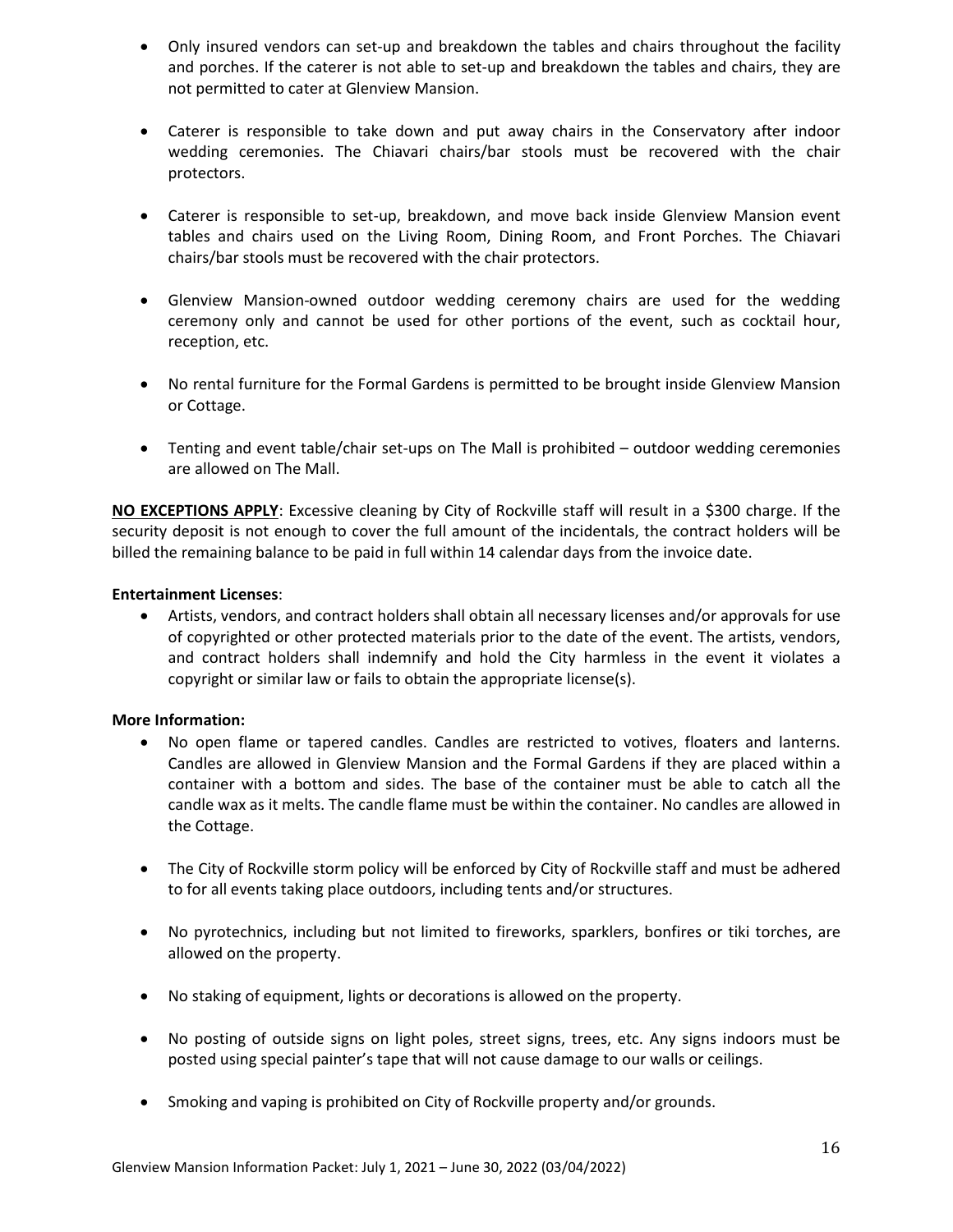• Real or silk flower petals, birdseed, glitter, confetti, sparklers are not permitted inside the Mansion or outside on the property during any part of your event.

## **PARKING**

There are two (2) large and free parking lots available at Rockville Civic Center Park. The first parking lot is directly behind the F. Scott Fitzgerald and Social Hall and is shared with events at the Theatre and Social Hall. The second parking lot is to the left when entering Civic Center Park (this parking lot is considered the main parking for Glenview Mansion and Cottage). In addition, there is also a small parking lot for ADA parking and vendor pick-up/drop-off located right behind Glenview Mansion near the Arcade (please see attached floor plan). In this parking lot, there are also three (3) guest parking spaces. Illegal parking anywhere in Civic Center Park is subject to parking enforcement regulation by Rockville City Police.

## **KITCHEN ACCOMMODATIONS**

The kitchen of Glenview Mansion is licensed for heating and warming only, there is absolutely **no cooking** permitted. Preparing food in any way that extends beyond heating and warming is not permitted. Open flame food containers or equipment that promotes "Cook-to Order" are strictly prohibited. Chafing dishes are acceptable. Approval to accommodate outdoor grills will be made on a case-by-case basis by the Civic Center Business Office. Grills, if used, must be set-up on pavement at least 50' feet from the rear of Glenview Mansion.

### **Kitchen Equipment**:

| True:      | Refrigerator (2 doors)                                                          |
|------------|---------------------------------------------------------------------------------|
| Traulsen:  | Upright freezer (1 door)                                                        |
| AltoShaam: | Electric warming cabinets (2 independent units)                                 |
| Fetco:     | Coffee maker (thermos style brews half (36 cups) or full (75-cups)              |
| Manitowoc: | Ice machine (produces 500 to 775 pounds of ice in 24 hours; ice shape is diced) |
| Sinks:     | 1 deep washing station with 3 compartments (one spray nozzle)                   |
|            | 1 deep single sink                                                              |
|            | 1 hand washing station                                                          |

## **TENTING AND STRUCTURE POLICY**

If a structure (non-tent) such as a wedding altar is larger than 5 feet by 5 feet and/or a contractor/subcontractor will need to access the Glenview Mansion grounds for set-up and take-down, a 10-hour rental is required. Tents and/or structures for social events at Glenview Mansion are welcome if they comply with the following rules and procedures:

- Tents and/or structures may be set-up in only two locations in the Formal Gardens:
	- o Bowling Green behind the Cottage
	- $\circ$  Level 1 of the Formal Gardens (just off the Living Room and Dining Room porches)
- Tents and/or structures are not allowed on The Mall.
- If tables, chairs, and/or ceremony chairs are rented through an outside provider, it is responsibility of the vendor to complete the set-up and breakdown of all rented furniture within the contracted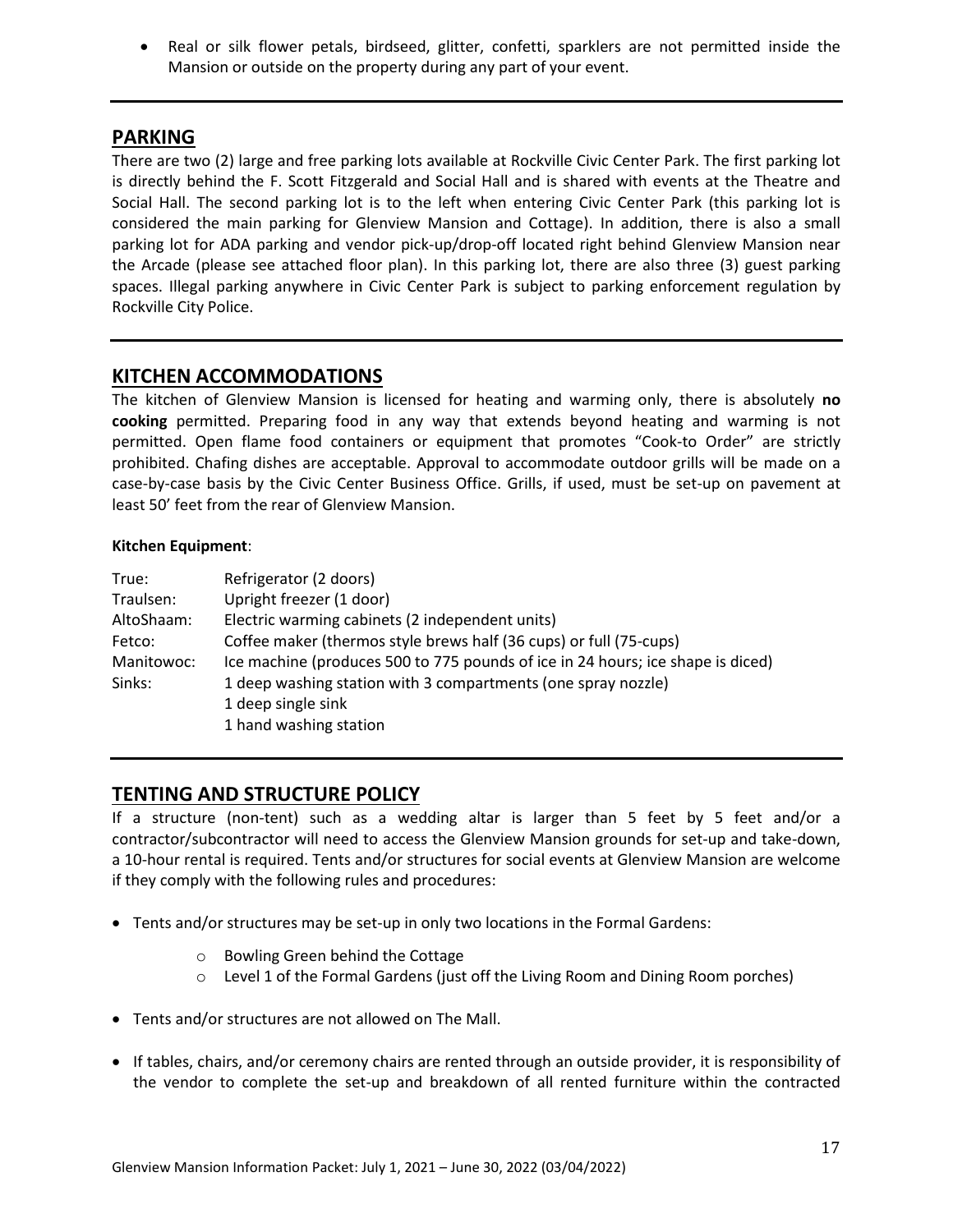hours. No outdoor rental furniture for the Formal Gardens and/or grounds is permitted to be bought inside Glenview Mansion or Cottage, especially during inclement weather.

- All tents and/or structures must be water barreled to ensure no damage occurs to the lawn, tree roots or underground electrical conduit. No staking of the ground or plantings is allowed.
- Tents and/or structures must be placed in a manner that has no impact on existing trees, bushes, flower beds, etc. Tent and/or structure companies may not trim any of the Glenview Mansion trees, bushes, or flower beds.
- Tents and/or structures must be set-up on the day of the event and either removed on that same day or early the next morning. The complete removal must be accomplished at least two hours prior to the next event's set-up time. The Civic Center Business Office and Civic Center Manager, without exception, must approve tent and/or structures set-ups and take-downs that do not fall within these perimeters.
- The tent and/or structures set-up and take-down must be coordinated with the set-up needs for what is going under the tent (tables, chairs, dance floor, décor items, etc.). The Civic Center Business Office must be informed of this coordination plan before or at the time of the final walk through.
- Tents and/or structures may not be set-up earlier than 6am or taken down after 9pm. Tent and/or structures set-up and take-down needs to be respectfully done within compliance to the noise ordinance. Quiet times are 9pm to 9am.
- If a tent and/or structure is removed when it is dusk or dark outside, the company must provide the work lights needed to assist with a safe take-down of the tent and equipment.
- Electrical power for tenting and/or structures Level 1 runs from the power box located on Level 2 of the Formal Gardens. Electrical power for tenting the Bowling Green runs from the basement of the Cottage. Please see "Electric Supply in Formal Gardens" for specifics.
	- $\circ$  Tent and/or structure companies must provide a generator with tent set-up for any electrical services, such as lighting, heating, cooling, fans, catering tent etc.
	- $\circ$  Other service providers under the tent and/or structures, such as catering, musical entertainment, bartender, etc. may also need to provide a generator for extra electrical power.
	- o Lighting inside the tent and/or structures is required. Lighting outside of the tent and/or structure is suggested.
- Due to health and safety requirements, any food or beverage set-ups must be placed either under the big tent or a smaller tent (catering tent) that is large enough to accommodate food and beverage preparation and service.
- All musical entertainment must be placed under the main tent (not the catering tent) to comply with the City of Rockville noise ordinance of 55 decibels after 9pm. This noise ordinance equates to two people standing 10 feet from each other having a quiet conversation.
- A hard floor must be installed for dancing to preserve the lawn.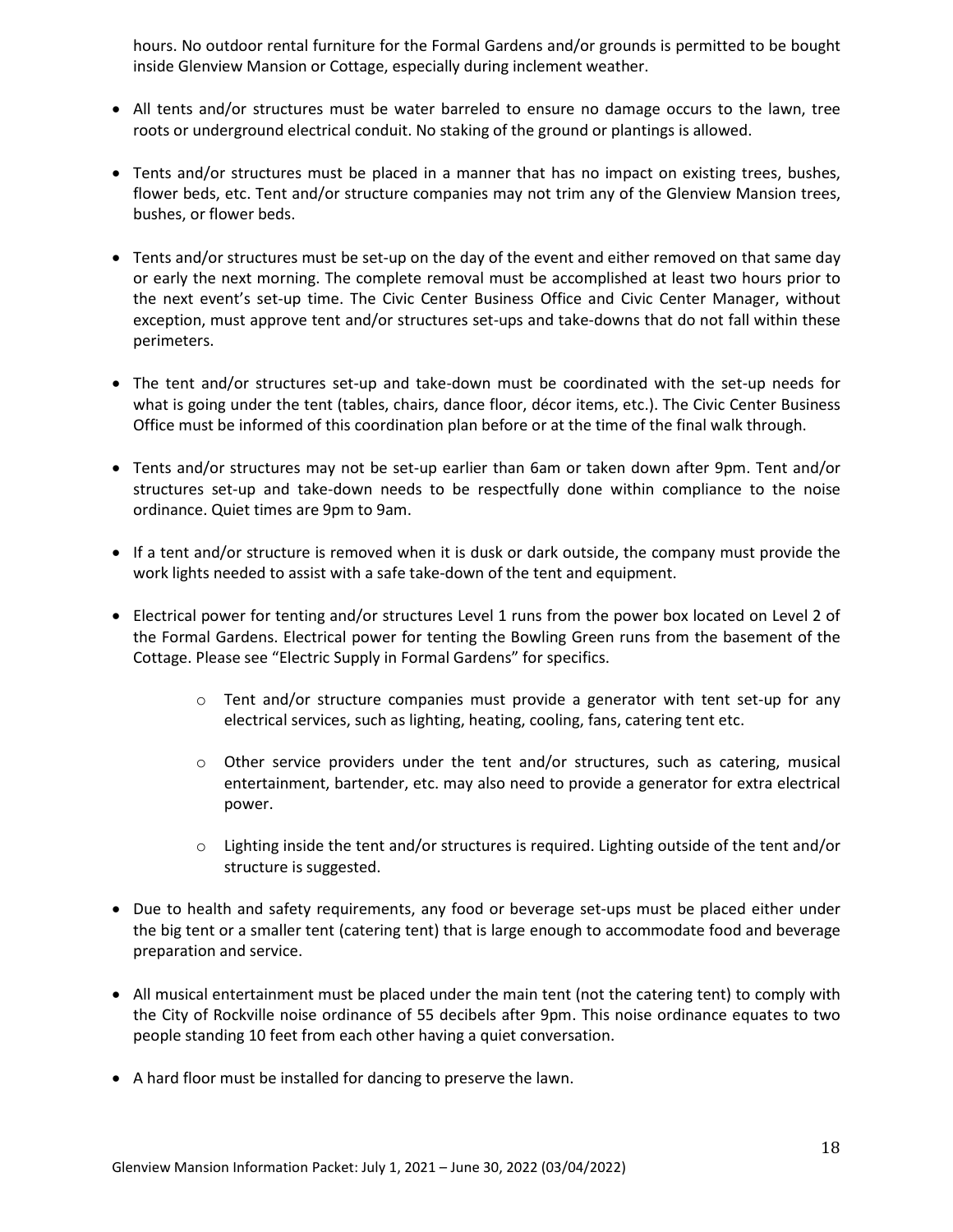- Tents and/or structures behind the Cottage in the Bowling Green have no ADA access. Guests in wheelchairs are best driven to the site using the service drive from the theatre parking lot to this garden area. The restrooms in the basement of the Cottage are not ADA compliant.
- The lawn in the tent and/or structure areas is easily damaged by the event of rainy weather. The condition of the lawn is not guaranteed for any tent rental use.
- The contract holders shall be fully responsible for, and shall indemnify and hold the city harmless, from any damage to or loss of objects or property belonging to the City of Rockville, and for any personal injury incurred during or because of such use.

**NO EXCEPTIONS APPLY**: Installing tents and/or structures on The Mall (a.k.a. front lawn) or using Glenview Mansion-owned tables and chairs outside of permitted areas will result in the retention of the entire security deposit. If the security deposit is not enough to cover the full amount of the incidentals, the contract holders will be billed the remaining balance to be paid in full within 14 calendar days from the invoice date.

### **ELECTRIC SUPPLY IN FORMAL GARDENS**

**Cottage Basement (Tent and/or structures level behind cottage)**: The power is accessible through a locked doorway on back side of the cottage; you must arrange for access to the key lock box to access the basement in advance and the key must be returned to the lock box promptly.

There are four (4) separate 20-amp circuits available for event use located in the basement of the Cottage. There are three (3) heavy power cords available to assist with running this power to tents and/or structures on the lawn. There is one cable run to be used on the sidewalk where the power cords must cross to support the tent and/or structure. Each 20-amp circuit is capable of 2400 watts of power total. Please plan to distribute your load between these circuits.

This is very limited power for most event needs. Typically, one line supports the lights in the tent and/or structures, one provides power to a DJ/music, and the third can assist with catering needs. If the event needs exceed this minimal power access, contract holders should plan to supply a generator to support their total needs. NOTE: Often a single coffee Urn will take all the power for a single 2400-watt (20amp) circuit, so it goes very quickly.

**Level 2 of Formal Gardens**: There is additional access to electricity via the power box in the Formal Gardens near Level Two. You must have a key to access the pad lock on the green power box or ask a facility supervisor to unlock the box for access. This location is to provide power to ceremonies on Level Two or musicians on Level Two or activities planned on the outdoor porch.

## **COURTESY LIST OF CATERERS & TENT PROVIDERS**

**This courtesy list is for reference only**. You may choose a caterer from this list or you may bring your own insured caterer.

| <b>Catering Companies</b>      |                           |              |
|--------------------------------|---------------------------|--------------|
| Catering by Seasons            | www.cateringbyseasons.com | 301-477-3519 |
| <b>Corcoran Caterers</b>       | www.corcorancaterers.com  | 301-588-9200 |
| Elegancia Caters               | www.eleganciacaters.com   | 301-770-1778 |
| <b>Eleven Courses Catering</b> | www.elevencourses.com     | 410-459-6773 |
| <b>Heirloom Caterers</b>       | www.heirloomdc.com        | 703-534-0948 |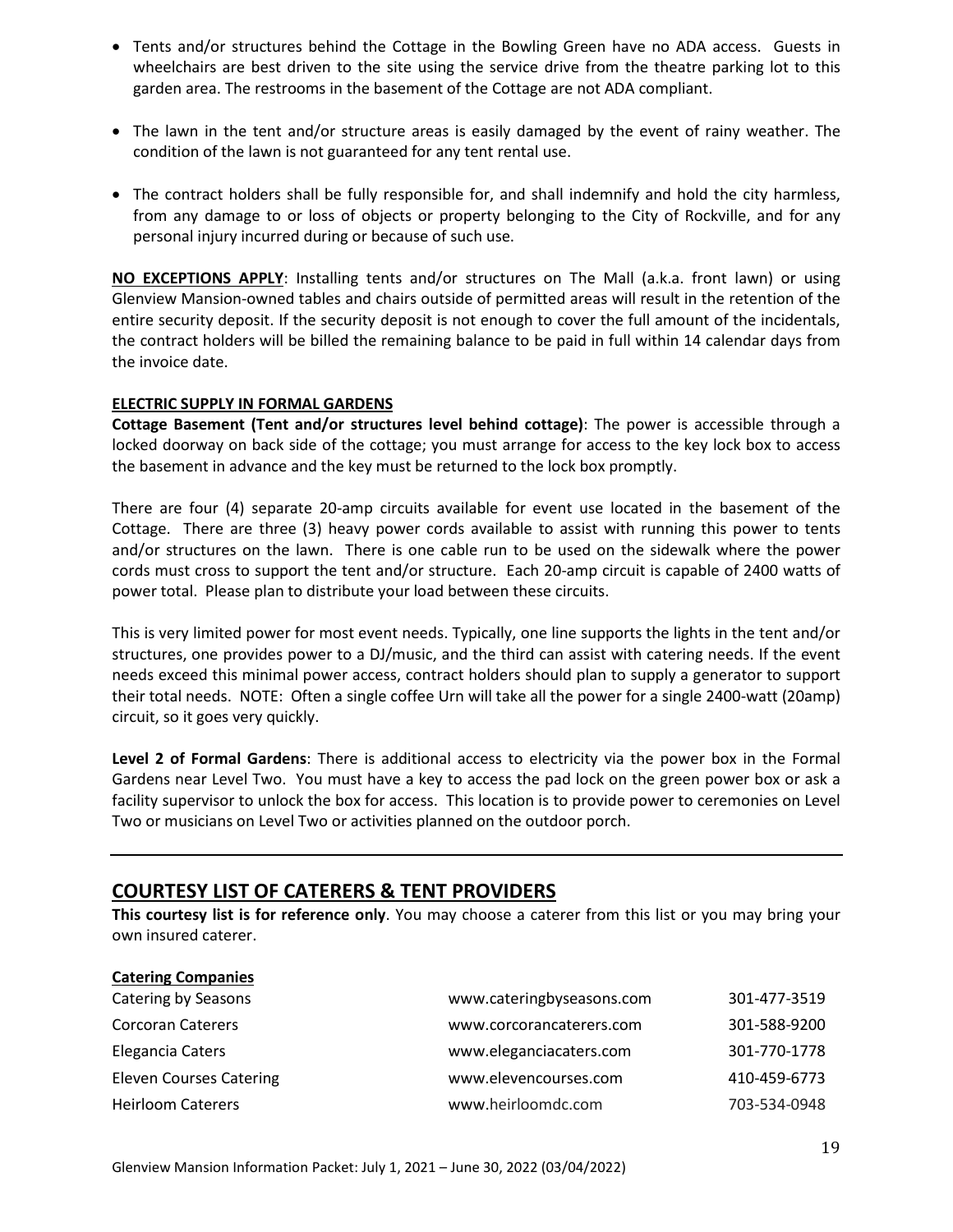## **ATTACHMENT A: City of Rockville, MD Insurance Requirements**

These requirements are mandated by the City of Rockville, Maryland Department of Human Resources, Risk Management.

Prior to the execution of the contract by the City, the User must obtain at their own cost and expense and keep in force and effect during the term of the contract including all extensions, the following insurance with an insurance company/companies licensed to do business in the State of Maryland evidenced by a certificate of insurance and/or copies of the insurance policies. The User's insurance shall be primary. The User must submit to the Purchasing Division, 111 Maryland Avenue, Rockville, MD 20850 a certificate of insurance prior to the start of any work. In no event may the insurance coverage be less than shown below. Unless otherwise described in this contract the successful User will be required to maintain for the life of the contract and to furnish the City evidence of insurance as follows:

### **Mandatory Requirements for Insurance**

User's insurance coverage shall be primary insurance as respects the City, its elected and appointed officials, officers, consultants, agents and employees and any insurance or self-insurance maintained by the City, shall be excess of the User's insurance and shall not be called upon to contribute with it.

| <b>Type of Insurance</b> | <b>Amounts of Insurance</b>                           | <b>Endorsements and</b><br><b>Provisions</b>                                  |
|--------------------------|-------------------------------------------------------|-------------------------------------------------------------------------------|
| 1. Workers' Compensation | Bodily Injury by Accident:<br>\$100,000 each accident | Waiver of Subrogation:<br>WC 00 03 13 Waiver of                               |
| 2. Employers' Liability  | Bodily Injury by Disease:                             | Our Rights to Recover From<br>Others Endorsement must be<br>signed and dated. |
|                          | \$500,000 policy limits                               |                                                                               |
|                          | Bodily Injury by Disease:<br>\$100,000 each employee  |                                                                               |
| 3. Commercial General    | Each Occurrence:                                      | City to be listed as additional                                               |
| Liability                | \$1,000,000                                           | insured and provided 30-day                                                   |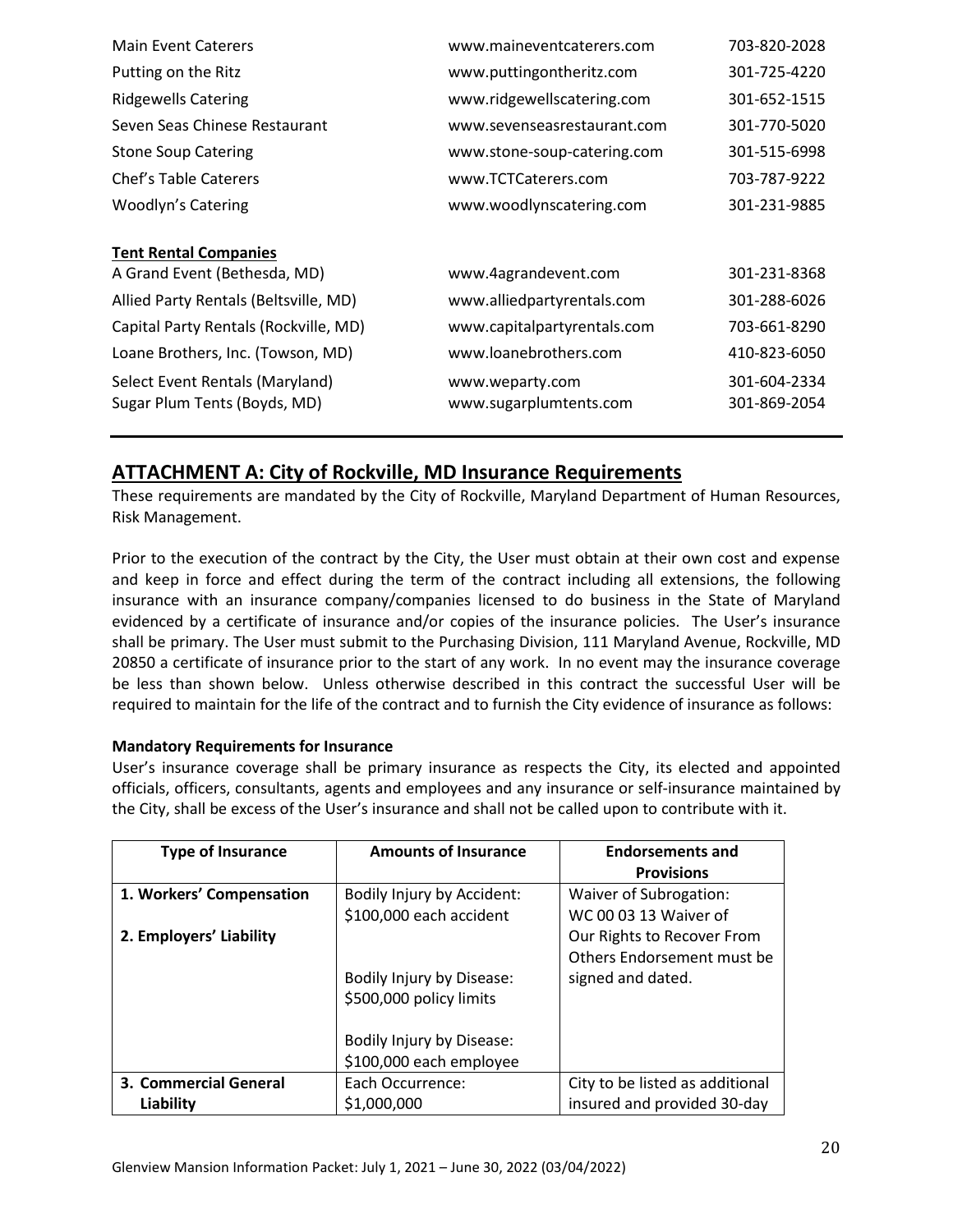| a.             | <b>Bodily Injury</b>           | notice of cancellation or    |
|----------------|--------------------------------|------------------------------|
| b.             | <b>Property Damage</b>         | material change in coverage. |
| $\mathsf{c}$ . | <b>Contractual Liability</b>   |                              |
|                | d. Premise/Operations          | CG 20 37 07 04 and           |
| e.             | <b>Independent Contractors</b> | CG 20 10 07 04 forms to be   |
|                | Products/Completed             | both signed and dated.       |
|                | Operations                     |                              |
|                | Personal Injury                |                              |

Alternative and/or additional insurance requirements, when outlined under the special provisions of this contract, shall take precedence over the above requirements in part or in full as described therein.

#### **Policy Cancellation**

The User shall furnish a new certificate prior to any change or cancellation date. The failure of the User to deliver a new and valid certificate will result in suspension of all payments and cessation of on-site work activities until a new certificate is furnished.

#### **Additional Insured**

The Mayor and Council of Rockville, which includes its elected and appointed officials, officers, consultants, agents and employees must be named as an additional insured on the User's Commercial and Excess/Umbrella Insurance for liability arising out of User's products, goods, and services provided under this contract. Endorsements reflecting the Mayor and Council of Rockville as an additional insured are required to be submitted with the insurance certificate.

#### **Subcontractors**

All subcontractors shall meet the requirements of this Section before commencing work. In addition, User shall include all subcontractors as insureds under its policies or shall furnish separate certificates and endorsements for each subcontractor. All coverages for subcontractors shall be subject to all of the requirements stated herein.

**Certificate Holder The Mayor and Council of Rockville (Contract #, title)** City Hall 111 Maryland Avenue Rockville, MD 20850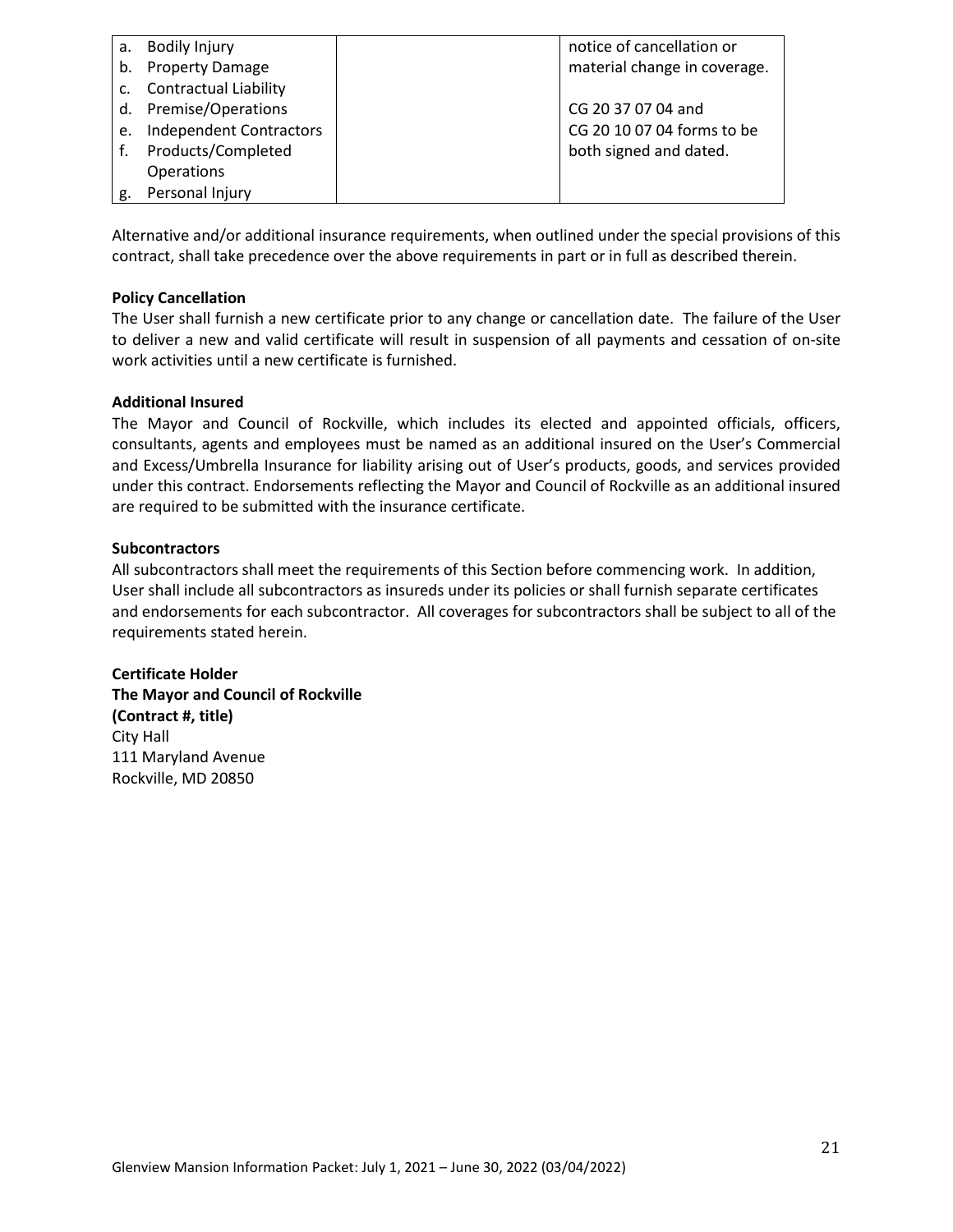